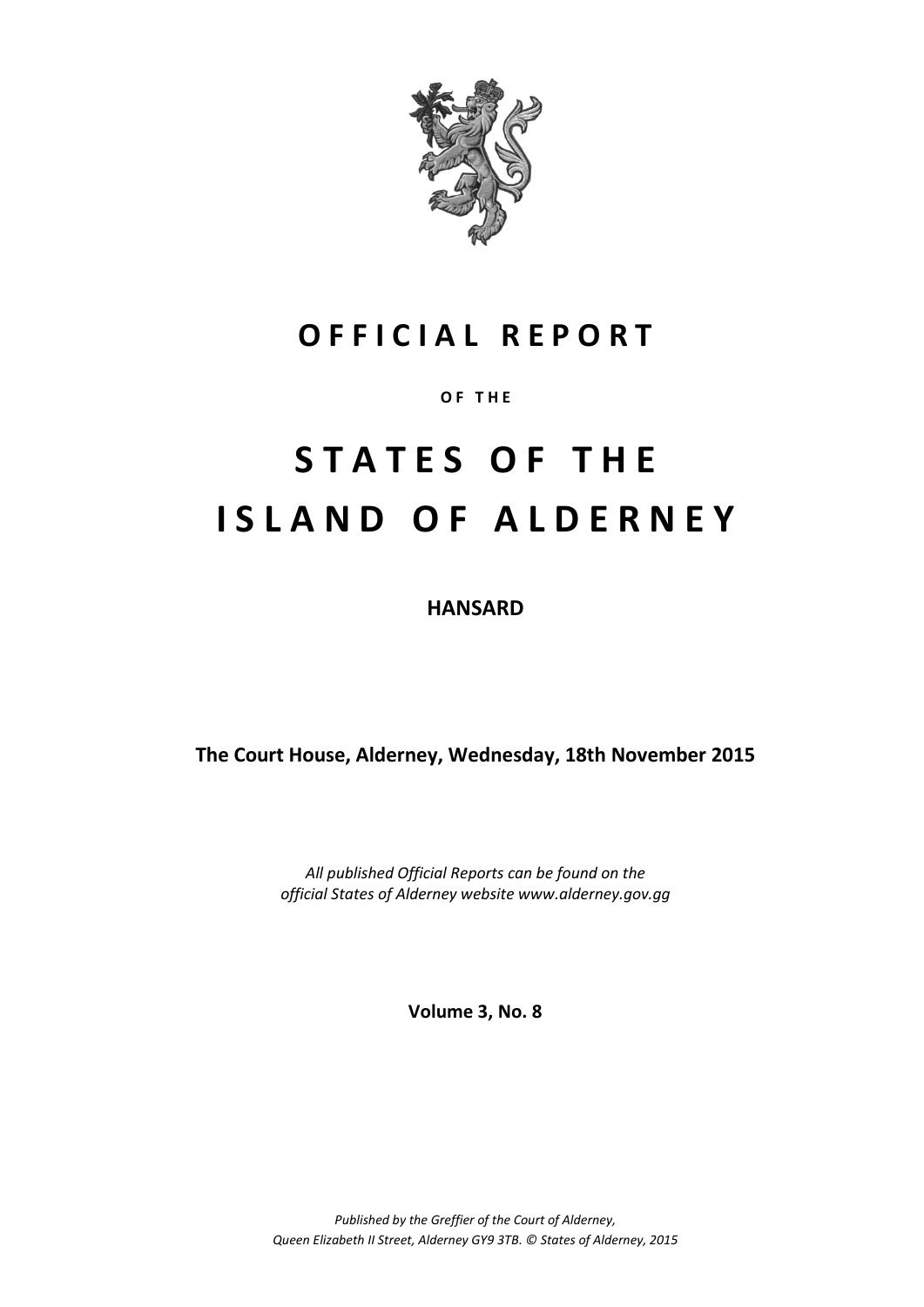# **Present:**

# **Mr Stuart Trought, President**

#### **Members**

Mr Matthew Birmingham Mr Louis Jean Mr Neil Harvey Mr Francis Simonet Mr Robert McDowall Mr Christopher Rowley Mr Steve Roberts Mrs Norma Paris Mr Graham McKinley

# **The Greffier of the Court**

Mr Jonathan Anderson

# **Business transacted**

| Convener's Report of the People's Meeting held on 11th November 2015  129                 |  |  |  |
|-------------------------------------------------------------------------------------------|--|--|--|
|                                                                                           |  |  |  |
|                                                                                           |  |  |  |
| I. Alderney Electricity Limited - Capital Funding for Improvements to Distribution Grid - |  |  |  |
| II. Proposed Increase in Water Rates - The States Water Supply (Rates of Charge)          |  |  |  |
| III. Questions and Reports - Report from Mrs Paris - Living Island Initiative 2013-15 145 |  |  |  |
|                                                                                           |  |  |  |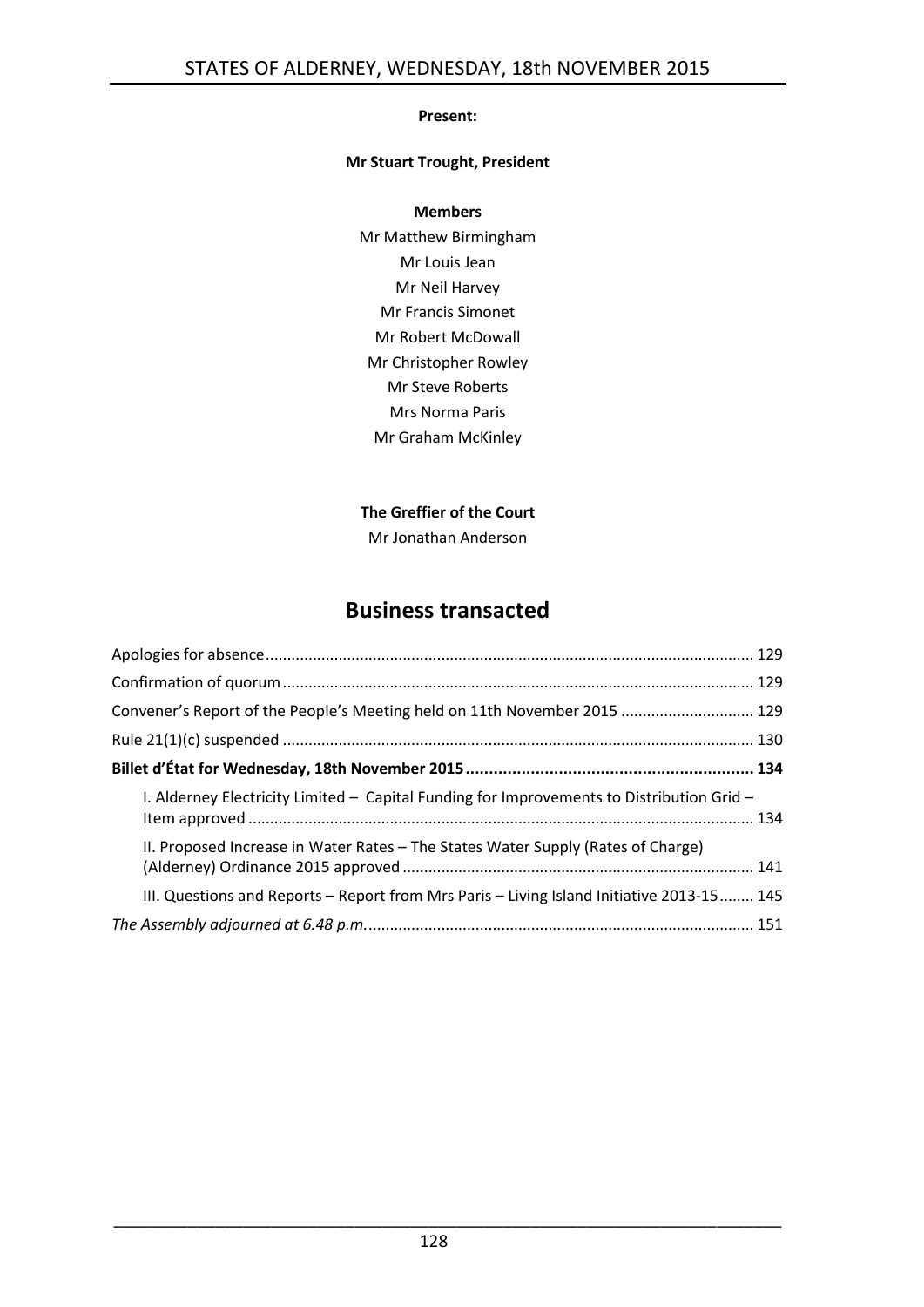# States of Alderney

*The States met at 5.30 p.m. in the presence of Colonel Colin Mason, a representative of the Lieutenant-Governor and Commander-in-Chief of the Bailiwick of Guernsey*

[THE PRESIDENT *in the Chair*]

# **PRAYERS**

*The Greffier*

# **Apologies for absence**

<span id="page-2-0"></span>**The President:** Apologies received, obviously, from Mr Tugby.

**The Greffier:** Thank you, Mr President. 5 I will continue with the rest of the roll call, if you are ready.

# **ROLL CALL**

*The Greffier*

# **Confirmation of quorum**

<span id="page-2-1"></span>**The President:** Could you confirm that we are quorate, please, Monsieur Greffier?

**The Greffier:** Yes sir, with nine Members present, we are quorate this evening.

10 **The President:** Thank you very much indeed.

# **Convener's Report of the People's Meeting held on 11th November 2015**

<span id="page-2-2"></span>**The President:** Mr Simonet, as Convener, could you read the opening statement from the People's Meeting, please.

**Mr Simonet:** Yes, sir.

15 There were 20 members of the public present; three press and five States Members, including the Convener.

Item I … What Item is it?

**The President:** No. We will come to that in a minute. Thank you, very much.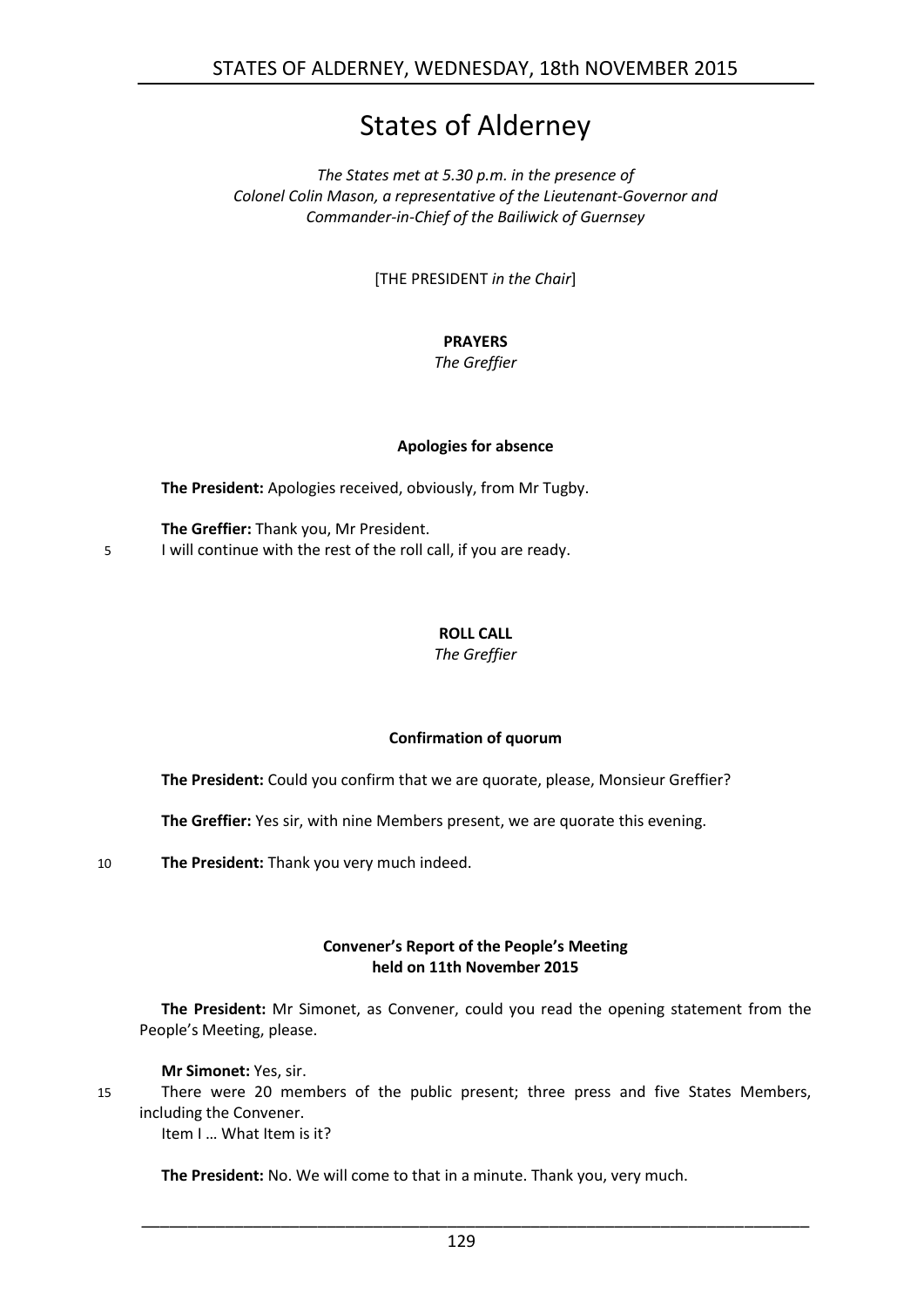# **Rule 21(1)(c) suspended**

#### <span id="page-3-0"></span>20 **The President:** Mr Jean, I believe you wish to move under Rule 24.

**Mr Jean:** I would be happy to do so, sir. It is my wish that I do, sir. Would you like me to give a few words in explanation?

25 **The President:** Yes, I would like you to explain why you wish to move under Rule 24, please.

### **Mr Jean:** Thank you, sir.

Sir, the reason I wish to do this – to render Rule 24 to suspend Rule  $21(1)(c)$  – is because the shareholders involved in AEL receive no material benefit or any monies received under dividend.

30 The only privilege that the actual shareholding grants us is that we may attend the AGM once a year and even that is debatable if you are busy on business in Guernsey and they are having the meeting on that day, as I was this year. So, therefore, they really are absolutely no benefits whatsoever.

The Rules of Procedure in Guernsey are not the same so therefore it can be done and they 35 allow for declaration and the ability to speak and vote.

**The President:** With all due respect, what happens in Guernsey has no bearing on what happens here.

40 **Mr Jean:** No, I realise that, but nevertheless it is an interesting conflict between the Rules in both Islands.

It is about allowing those minority shareholders in AEL being allowed to use their own conscience and discretion as regard to whether they speak or vote and I will not describe that as unusual.

45 So, sir, if I may, could I look for a seconder; or would you prefer me, first of all, for the benefit of the public, just to read out the two Rules?

**The President:** No, I will see to that in a minute.

50 **Mr Jean:** Okay. Thank you.

**Mr President:** Thank you. Do we have a seconder for Mr Jean's movement to suspend? We do.

55 **Mr McKinley:** I am happy to second it, yes.

#### **The President:** Mr McKinley.

Just so the pubic fully understand what is going on here, under Rule 24:

'Any one or more of these Standing Orders may be suspended for a stated purpose upon a proposition moved either after notice or without notice with the leave of the President.'

- Mr Jean has so moved. He has a seconder. So, the States will now debate whether or not Rule 60 21(1)(c) is put into abeyance for the purpose of Item I on the Billet.
	- Mr Jean, do you wish to say any more about why you want this suspended?

**Mr Jean:** I would say, as I just speak on the Item itself, the Rule is appropriate in cases where a Member has a personal interest that involves benefit or material loss from the proposition to 65 be debated and voted on. Neither is the case here, as I will explain. The vast majority of AEL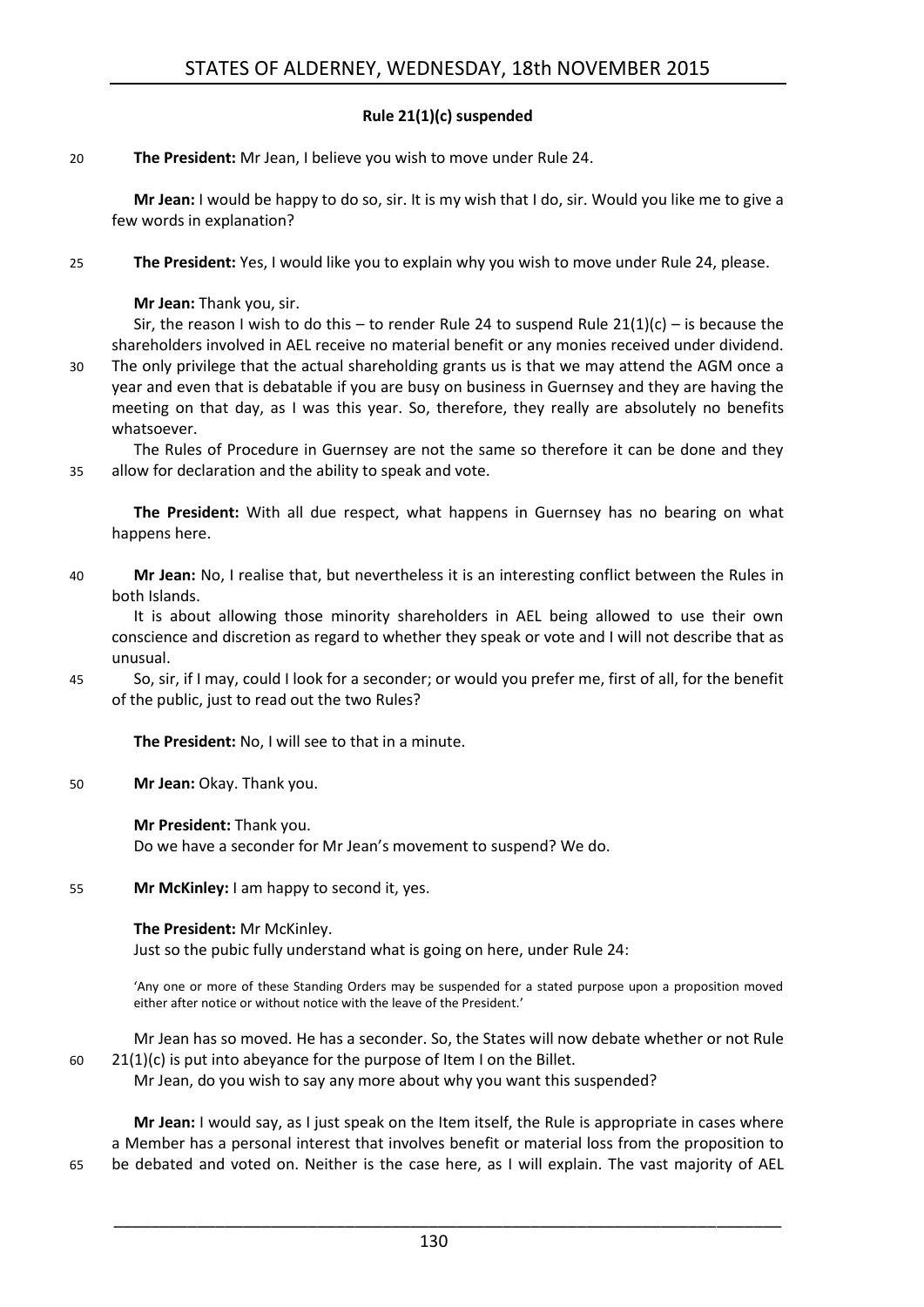shares are owned by the States of Alderney: 83% I believe, with another sizable block of 17% being owned by the States of Guernsey. There are around 40 minority shareholders who do not hold sufficient shares to influence the board, even if they were to pool all their interests for a vote.

70 Three Members of the States alongside myself would be affected if you decide not to pass this. All own or control a small number of shares. Mr Birmingham does so by virtue of being a States of Alderney nominee on the AEL board. As such, my understanding of it is that his first loyalty has to be to that board.

# 75 **The President:** Sir, point of order.

Mr Birmingham, under Rule  $21(1)(b)$  would be allowed to speak and vote according to his conscience, as he is holding those shares as a nominee director for the States of Alderney.

# **Mr Jean:** Thank you, sir.

80 Members and the public may think that owning shares mean that we receive a dividend each year. I have received no dividend and I have no expectation of receiving any in the future. I have no more to gain from the decision to be taken today than has any member of the public.

Having taken a keen interest in the affairs of AEL for many years and having contributed to debates on issues relating to the company, both in this Assembly and at the AEL general 85 meetings, I have gained quite an insight into the workings of the company, which does qualify me to make a contribution to the debate on the issue before the Assembly today.

Members may not agree with the points I wish to be allowed to make, but I do feel that they and the public should be able to hear my views.

90

**The President:** Thank you.

Thank you, sir.

Does anyone else wish to speak on this?

**Mr Harvey:** Thank you, sir.

95 I think Rule 21 is there for a very good reason and it is there to protect the States Members. It is there to protect the States Members from any allegations that they are taking decisions in the States which may involve public money and which benefit them. So, it really is an important Rule and it is one which I have, on occasion, tried to enforce in Policy & Finance Committee, not always to universal acclaim. But it is there and it is there for a good reason and I think it is, 100 frankly, stronger than the Guernsey legislation.

I am not totally convinced by Mr Jean's arguments. The argument that he derives no benefit, I cannot possibly argue with him on that, but that is not the really the point. The point is he could benefit from it. Decisions could be taken in the future regarding AEL which do provide him with a dividend or a capital value growth, and the law clearly cannot distinguish motives here. It

105 is fairly black and white.

Having said all of that, I think there is another issue at play here, which is possibly a local community issue and particularly an Alderney issue, which is that when somebody is not allowed to have their say there is an immediate assumption of some sort of conspiracy or some sort of information which is being withheld from the public. Frankly, given the tiny amounts of the 110 shareholder interests involved here, I would be prepared to support this, if only so that we can

clear the air on exactly what the issues are with AEL. So, I will support the resolution. Thank you.

# **The President:** Mr Harvey.

115 Mr Rowley.

**Mr Rowley:** Yes, sir. Thank you, sir.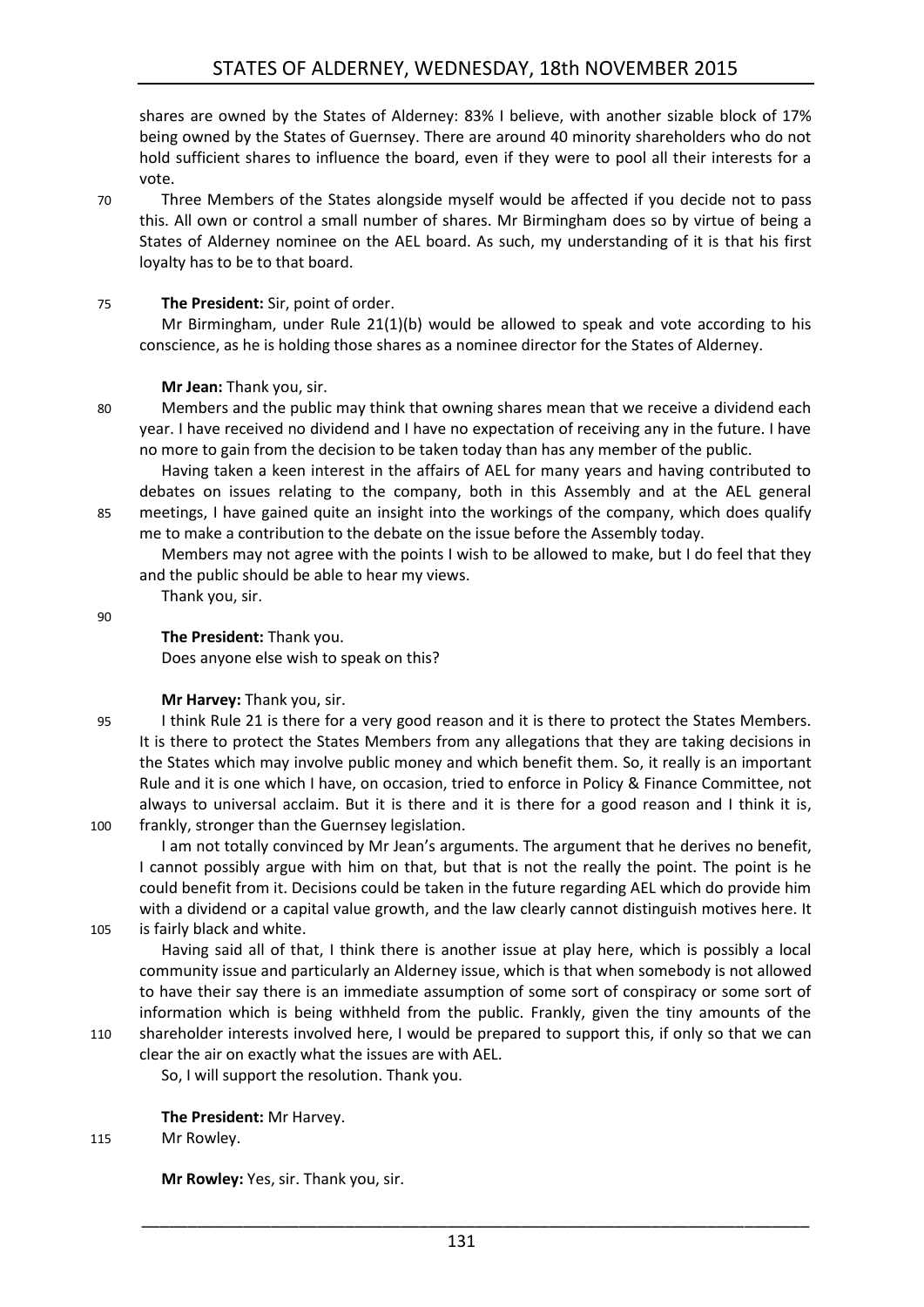# STATES OF ALDERNEY, WEDNESDAY, 18th NOVEMBER 2015

Yes, I think I agree with Mr Harvey. I have had trouble trying to make my mind up on this. The Rule is there for a very good reason and I would be happier if Mr Jean had taken the advice that 120 a number of people gave him, which was that with ample notice he just sold the handful of shares he had and then he would have been able to speak to his heart's content without us having to go through all this.

On the other hand, I am keen to hear what he has got to say and it is of public interest and, having heard him speak just now, I think I will support it. I was going to vote against it, actually, 125 but I think I will support it.

**The President:** Mr Rowley.

**Mrs Paris:** Thank you, sir.

130 In this particularly instance and only in this instance, I think the importance and the urgency and the cost of the AEL proposals to make our grid reliable and safe should be seen by the public to have been debated by as many States Members as possible.

I think the size of the individual shareholdings in the company and the likelihood of that personal gain is really very small and probably immaterial and arguably every single person here 135 tonight has a profound interest in this investment decision which is effectively to keep the lights on here. So, I do agree with Mr Jean.

**The President:** Thank you very much, Mrs Paris. Does anyone else wish to speak on this? Mr Birmingham.

140

**Mr Birmingham:** Thank you, Mr President, fellow States Members.

As has already been pointed out, the position of the States nominated director of AEL is a bit of a problematic one. Under company law my legal duty as a company director is to the shareholders of AEL but not to one single shareholder, whereas my States Member 145 responsibility is obviously to the electorate and these two roles are not always compatible.

- I have obviously been informed by the President that, as a nominee shareholder, I am not conflicted under the Rules of Procedure and I am entitled both to speak and vote on the Item. However, whilst not legally in conflict, my own personal position has always been that I should act as though I am an employee of AEL and on those grounds have always abstained myself from
- 150 any vote on any proposal brought to either P&F, full States or even as a planning matter brought to the BDCC relating to AEL.

I also resigned the position of Deputy Chair of the Finance Committee to ensure that there was no potential conflict there either. I see no reason for myself not to continue with that position and will therefore abstain on this amendment and I will also abstain on the Item itself. I 155 will only speak on points of order to correct any misleading or inaccurate statements by way of

information.

However, my support for the proposal I think is implicit in that it has been brought to the States by the board of which I am a member.

160 **The President:** Thank you very much. Does any other Member wish to speak on this?

**Mr Simonet:** Yes, Mr President.

#### 165 **The President:** Mr Simonet.

# **Mr Simonet:** Thank you, sir.

Well, I take a contrary view to the speakers so far. This States is made up of 10 independent individuals who together constitute the Government of the Island. To ensure unified and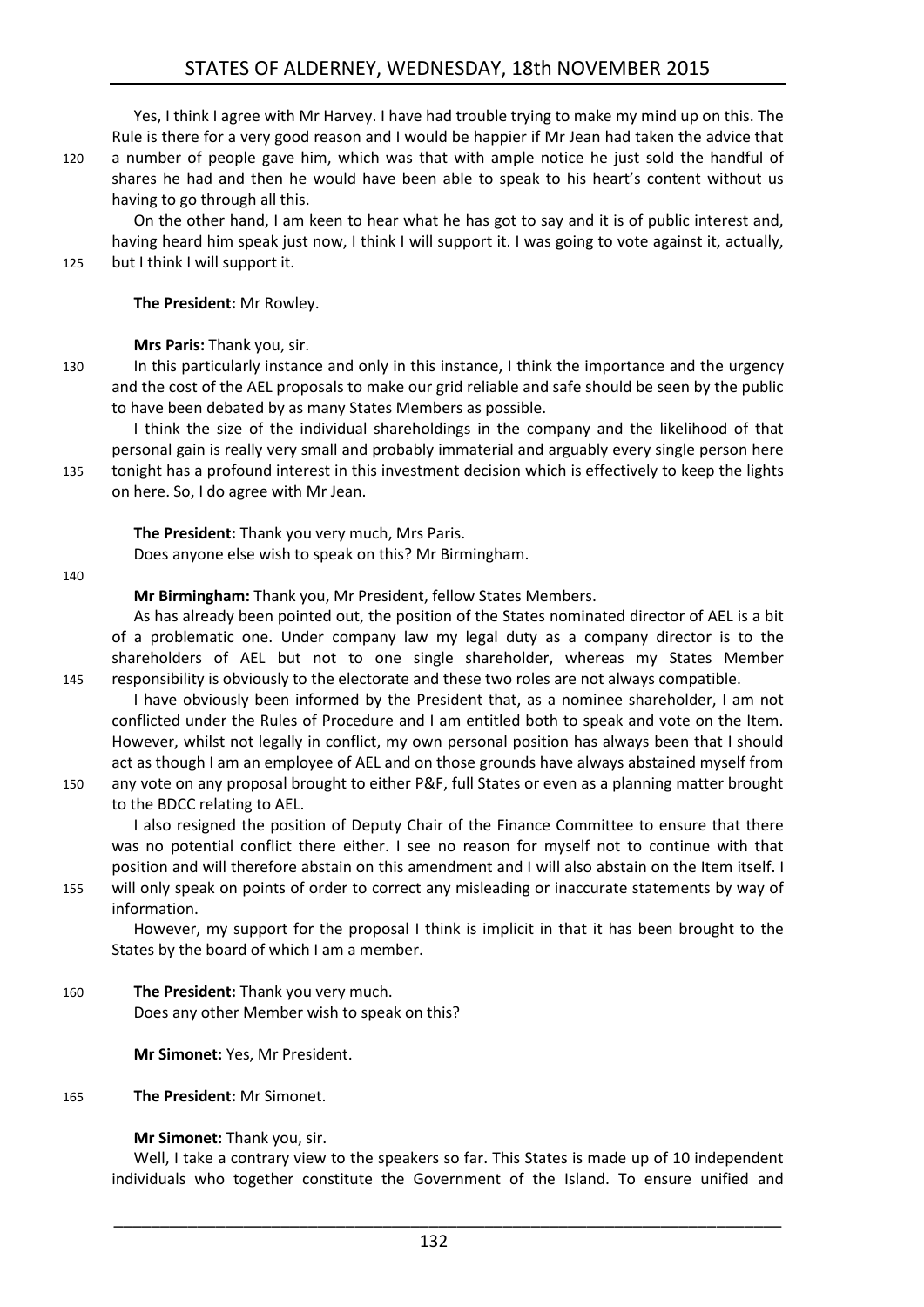- 170 cohesive governance, each of those 10 Members must show the utmost respect for both the formal regulations and the established conventions. Respect for the position of President and his authority is one such convention and his constitutional authority must be regarded as absolute. The President is supported by formal legal advice from the Solicitor General, Her Majesty's Comptroller, who made a ruling under Rule 21(1)(c) of the Rules of Procedure, that Members
- 175 who hold shares in AEL are not able to take part in the debate or vote. We are now being asked to circumvent this ruling by agreeing to suspend Rule 21.

It has been argued that, because these shares held by some Members are of little value, there is nothing for the Member to gain. This is like saying, 'If you only steal amounts under £100, it does not really matter. It is not stealing.' If the States support this proposal, what will 180 happen the next time a Member wants to vote on an issue where they have a vested interest?

We will have set a precedent. Are we going to sit in judgment of the value of that interest? This proposal brings into serious question the States approach to Member's Declaration of Interests and even the fundamental rules of governance. The President made his ruling, supported by legal advice. It is shameful that this ruling is being ignored. The office of President

185 should not be undermined by the personal vanity of States Members. Whatever the outcome of this proposal, as a shareholder of AEL, I will not take part in the forthcoming debate and nor will I vote on it.

Thank you, Mr President.

190 **The President:** Thank you, Mr Simonet. Does any other Member wish to speak on this? Mr McDowall? Mr Roberts?

**Mr McDowall:** No thank you.

195 **Mr Roberts:** It has all been said, sir.

**The President:** Thank you very much.

Right, Monsieur Greffier, if you would please take a vote. The motion that we are voting on is: those in favour are to suspend Item 21(1)(c) under Article 24.

200

**The Greffier:** Yes, sir.

*A vote was taken and the results were as follows:*

**AGAINST**

Mr Rowley

**FOR**  Mr Jean Mr Harvey Mr Roberts Mrs Paris Mr McKinley Mr Simonet

**ABSTAINED** Mr Birmingham Mr McDowall

**The Greffier:** Sir, that motion is carried.

# 205 **The President:** Thank you very much.

**The President:** That means for the next Item, Item I on the Billet and for that Item only, Rule 21(1)(c) will be suspended.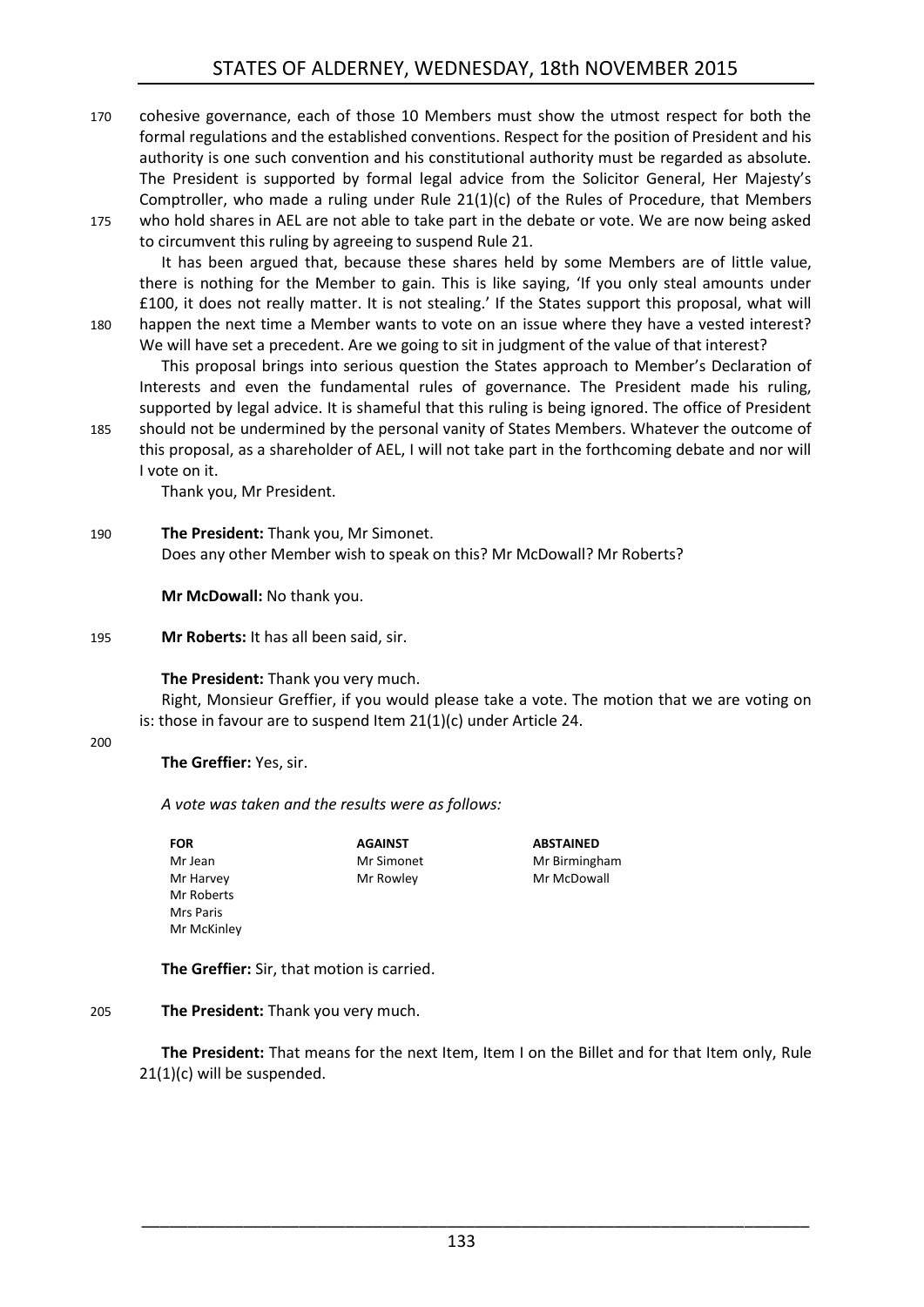# <span id="page-7-0"></span>Billet d'État for Wednesday, 18th November 2015

### **I. Alderney Electricity Limited – Capital Funding for Improvements to Distribution Grid – Item approved**

# <span id="page-7-1"></span>*Item I*

*The States of Alderney is asked to approve:*

*1. Granting Alderney Electricity Limited a maximum of £1.2M over the three years 2015 to 2017, to be funded from the States of Alderney Capital Account, and reflected accordingly in the revised budget.* 

*2. Authorising the Chief Executive of the States of Alderney, in conjunction with the legal advisors of the States of Alderney, to agree and sign the Heads of Terms of Agreement and associated contracts.* 

*3. Authorising the Chief Executive of the States of Alderney, in conjunction with the legal advisors of the States of Alderney, to agree and sign the fully repairing lease on transfer of the assets.* 

210

**The President:** Mr Simonet, could you please give the Convener's report on Item I.

# **Mr Simonet:** Yes, Mr President.

Comments on this Item are as follows. One person commented that at least four States 215 Members hold shares in AEL and one being the main contractor on this programme. This would prove that the States are not quorate to vote on this Item. It was then clarified by the President that, even with some States Members conflicted, the current Rules of Procedure state that providing enough States Member are present to ensure the States of Alderney are quorate at the opening of the States meeting, then they are quorate throughout the meeting. This advice 220 has been sought from the Solicitor General who advised as Comptroller.

That was the only comment, sir.

**The President:** Thank you very much indeed. Mr Harvey, I believe you wish to propose this Item.

225

**Mr Harvey:** I do, sir. Thank you very much.

It gives me pleasure to propose this, because I think in my brief time in the States – a rather longer time observing the States – this is one of the most sensible, straightforward proposals in the interests of the people of Alderney probably since the water supply was upgraded and there 230 are some similarities with what happened over the water supply. It is difficult, therefore, to understand the motivation of those who seek to have deferred or delayed or interfered with this debate.

Quite frankly, our grid or our network is terribly dated and quite possibly unsafe. It does not achieve the purposes set out in the proposals put forward by AEL and I refer to Appendix A, 235 where it says:

'The primary purpose of the proposal is network safety for AEL staff and the public. The secondary purpose addresses areas of the grid exhibiting unacceptably high vulnerability to loss of supply.'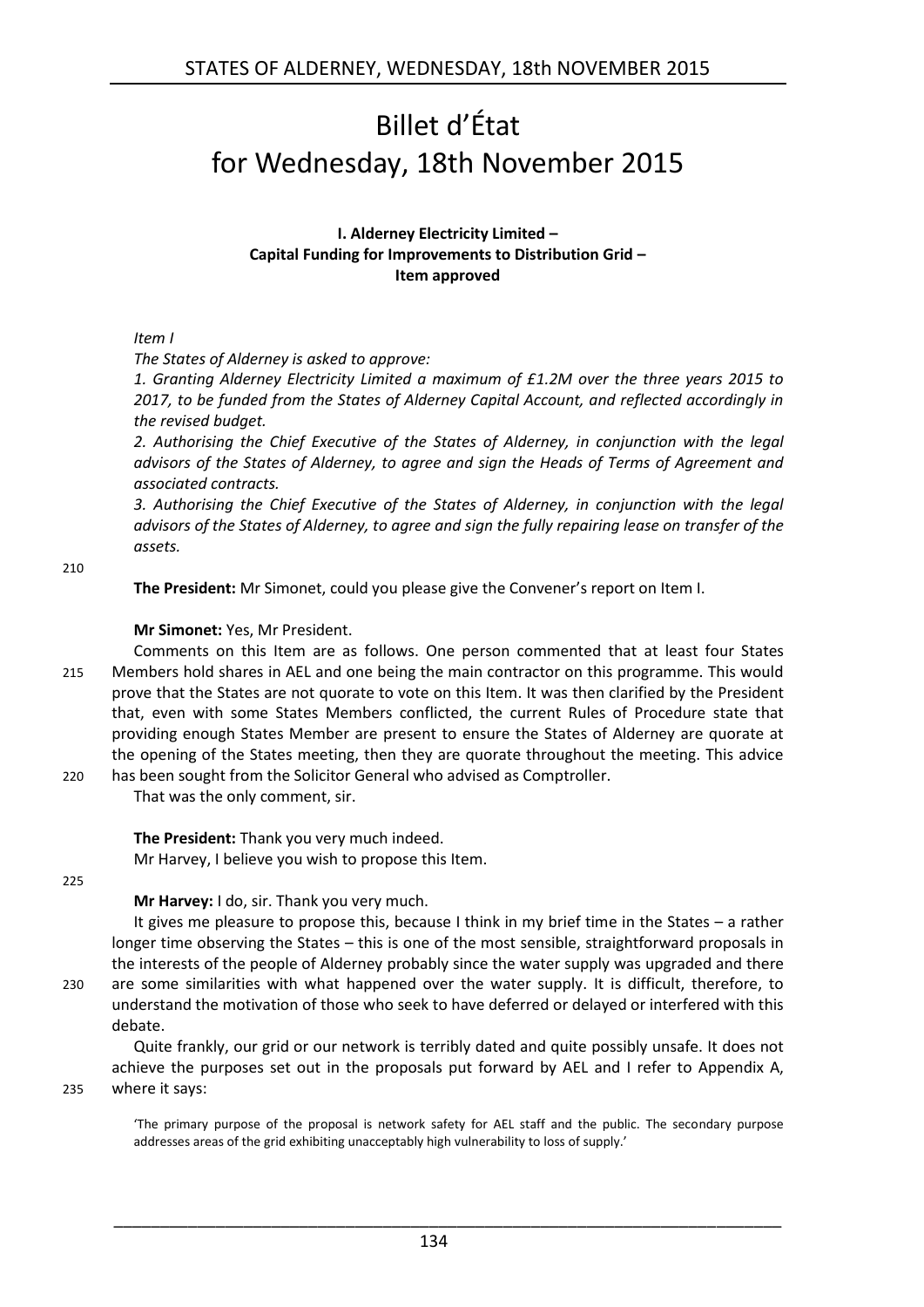So quite simply, this is about whether we have a grid which is fit for purpose, both safe for the people who have to operate it, safe for the public and provides us with continuity of supply.

My colleagues and  $I -$  and most of us took up the invitation  $-$  were invited to look at the network and particularly the substations last year and, quite frankly, with one or two singular

240 exceptions, it was quite appalling. I cannot begin to go through the full list of problems with the grid and the substations, but just to give Members who were not there a flavour of it, there were high voltage cables, of the tar and paper construction, where the paper was coming off, running across puddle strewn floors, due to the leakage of water through the German bunkers and other buildings in which they were situated. There was switchgear leaking hydraulic oil, to 245 add the puddles on the floor, and using what I believe are termed 'blade switches' – certainly switches of a type no longer allowed in the UK or in any civilised jurisdiction.

There were fuses which probably are almost as unobtainable as spare parts for a Trislander now and were rapidly running out, following which heaven only knows what they were to do for that particular gear. And, of course, this quirky, archaic, out-of-date, unsatisfactory network was 250 managed by staff who were inevitably aging and who were due to disappear in retirement with no knowledge left behind as to how to operate this network.

So, quite honestly, it was a mess and, as I say, in many jurisdictions it would have been closed down. We are extremely fortunate, I think, that the AEL staff have managed to keep our electricity supply and the continuity of that going as well as they have and that is a tribute to 255 them. (**A Member**: Hear, hear.)

So, what is to be done? Well, if there is no change to the finances of AEL, they have calculated this will be a 20-year project to put this right, which I would suggest is far too long. Long before that 20 years is up, we will be seeing power cuts or worse situations.

So there are only two options open to AEL. The first one is to increase everybody's bill and 260 every consumer's bill to be increased to pay for the work to be done in a sensible timescale. One could imagine how popular that would be, from the point of view of everybody in this room, I am sure.

The other option was the proposal that now is before us: to accelerate the programme of updating the grid, which has started, but the major expenditure is still to come in future years.

265 The mechanism for achieving this I shall leave to Mr McDowall to explain in greater detail, but it is a sale and leaseback arrangement, which is quite normal in modern business practices and has the important advantage that it does not benefit the minority shareholders with public money. But as I say, I will leave Mr McDowall to talk more on that.

A number of issues have been raised and I have to say that the majority of States Members 270 hitherto – and we have discussed this in Policy & Finance – have seemed supportive of this, reasonably enough. Some of the issues raised by one Member in particular are that the programme is out of control and, in particular, reference is made to the St Anne's substation, which many of you will know is down the very small alleyway, behind the old fire station. I have to say that Mr Lancaster who is in the audience tonight has provided a very full report in early

275 September, setting out exactly what has been happening with that particular substation. I think the first thing that is important to say is that was not their first choice of site. Their first choice of site was the old fire station itself, but the States said we may have an alternative use for that and directed to them what could probably best be described as the hole in the wall down an incredibly narrow lane. So that has presented them with huge difficulties to actually do the 280 groundwork and the infrastructure work.

- Nevertheless, his report in early September indicates that the project is within budget, albeit it is running behind time due to problems ranging from a two and a half tonne boulder found underneath the foundations, to the appalling weather in August. Of course, because of the delays and the further development of the plans for the grid, they have now increased the 285 number of connections which improves the security of supply going forward. So, I do not believe
- that the issues with the St Anne's substation are in any way cause to not accept this.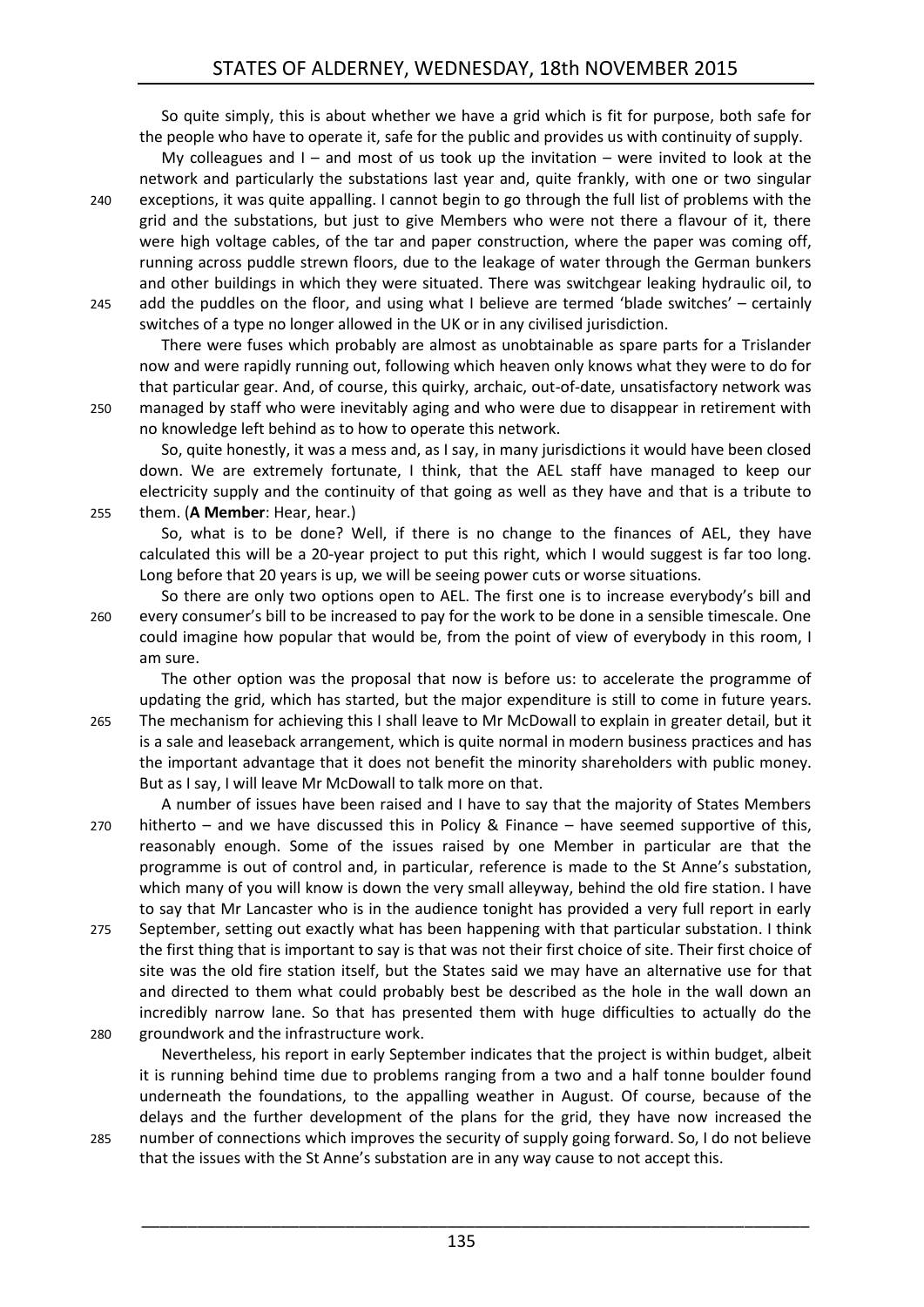In summary, sir, very simply, we have three options: do nothing and watch the lights start to go out over the next few years, that is if nobody is injured in the management of this system; to put up everybody's bill, which I can imagine being extremely popular; or to accept this well 290 thought out proposal and I commend the proposal to you.

Thank you.

**The President:** Thank you, Mr Harvey. Mr McDowall, I believe you wish to second this.

295

**Mr McDowall:** Yes. Thank you very much, Mr President, ladies and gentlemen.

I would like to talk about a few of the technical aspects of this particularly project. As people will see from the schedules, the States is funding this over a three year period. The States will not take any liability for the grid until the grid is completed and certificated, at which point it 300 comes onto the balance sheet of the States and hopefully we will have some decent accounting systems by that time and we can reflect it on the balance sheet.

To more immediate things: it is actually very important in the course of this project that there are quarterly reports, detailing the performance against budget; where there are lags; where there are slippages. Certainly while I am on the States, I will endeavour to put the quarterly 305 reports on the Billet so that the public can see them and question States Members appropriately. I think that is extremely important in what I suppose is a sensitive project.

The third point I would like to talk about are some of the risks of the project. There clearly are risks and, frankly, the AEL has to put penalty clauses on time overruns and budget overruns in a contracting out that they do, because there is no way that any of the overrun should fall on the

310 consumers of electricity. So, therefore, they have got to take some pretty hard decisions, in my view, as to who they contract out to. The enterprises have to have a balance sheet and they have to be able to pay the penalties that they may incur. That may not please some of the local contractors, but I am afraid that is life.

The third point I would like to talk about is the Concession Law. It says here:

*'The issue has also highlighted the requirement for a full review of the Concession Law to be carried out at some future stage…'*

315 I frankly think that needs to be carried out over the next two years, before the States formally signs any full operating lease with AEL. That is a sanction, I suppose, on AEL to perform and perform properly and it also gives us the opportunity to look, at the end of the day, whether there should be monopolies that should continue over all aspects of the grid. So I will, at the next convenient P&F meeting be putting forward a proposal that the Chief Executive is 320 mandated to review the Concession Law. The way the law ponderously moves on, this will probably take a year or two to do anyway, so the sooner we start it the better.

I think the other points I would like to make are the emphasised safety issues, emphasising also that we do have to have a grid that is fit for purpose in the hope and expectation that we have other forms of energy which go to the grid. So it is absolutely essential we commence this

325 project now, although some of it has been commenced, but AEL should be absolutely aware that there is going to be a lot of interest in this and we have got to shape up and do it to time and to budget.

Thank you.

330 **The President:** Thank you, Mr McDowall.

**Mr McDowall:** Does any Member wish to speak on this subject, please? Mrs Paris.

**Mrs Paris:** Thank you, sir.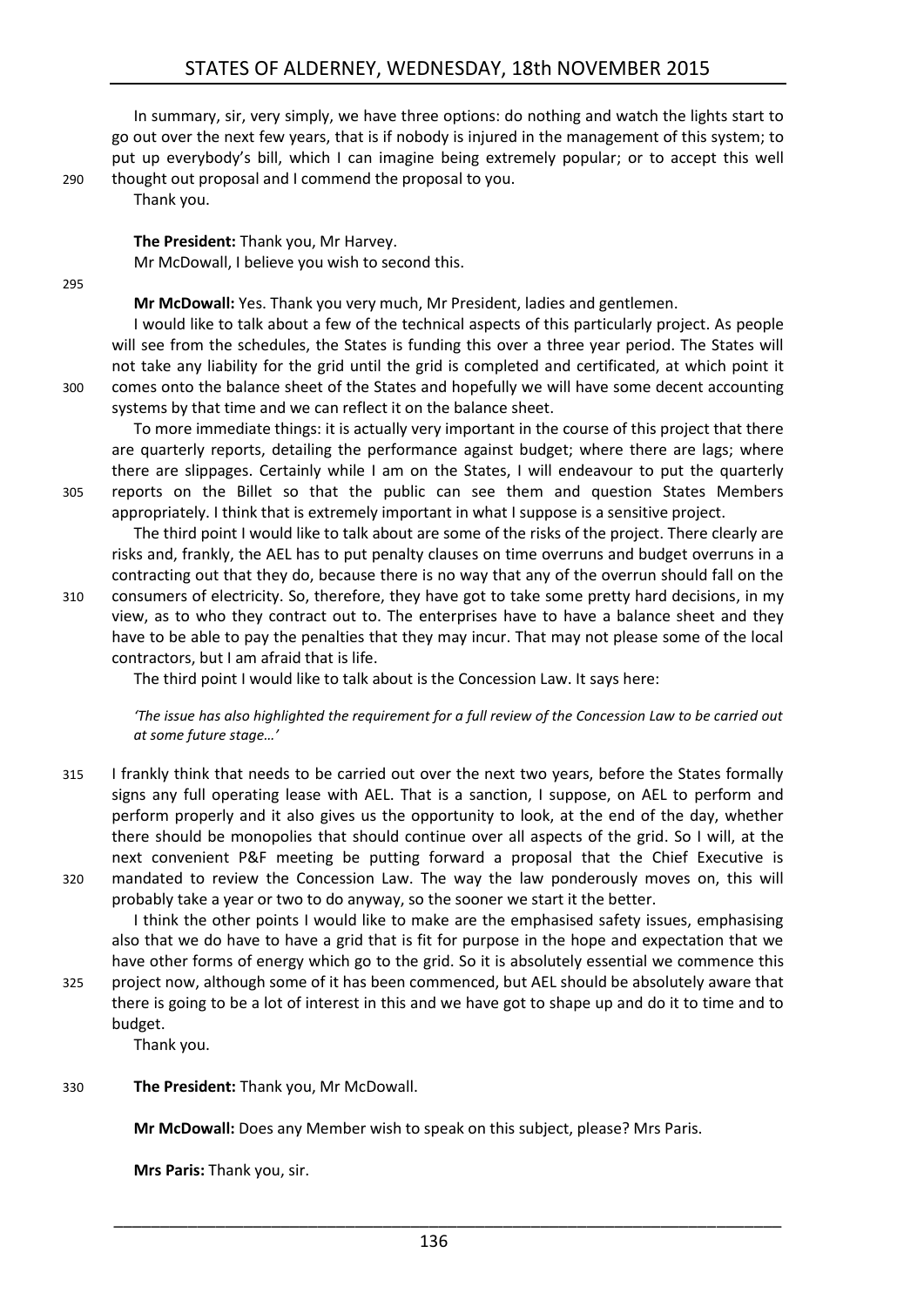- 335 One of my very first invitations on joining the States was to be taken on a tour of the AEL substations. It gave me an insight into two issues. It made me aware of the excellent manners of my fellow States Members. No matter how dank, gloomy and full of ancient switchgear these substations were, their policy of 'ladies first' operated without exception. *(Laughter)*
- But having said that, the other thing which one became very aware of was the very old and 340 failing infrastructure of the electricity grid that we were being shown and there is considerable urgency to this project and time has already been lost. I have to say I would be pleased and proud to be counted as a Member of the States who had finally tackled this long-standing problem of how to improve the safety and the reliability of our electricity grid without the burden of the cost falling upon the Island's electricity consumer.
- 345 Thank you.

**The President:** Thank you, Mrs Paris. Any other? Mr Rowley.

- 350 **Mr Rowley:** Yes, I fully endorse Mrs Paris' comments. It is one of the most memorable things, for me, was being taken on a trip around the substations and, good manners apart, it was an eye-opening experience. Some of them, the cables were literally snaked around the floor and people had to go in and deal with that every day. It is time we grasped the nettle and dealt with it and I fully support this.
- 355 Thank you.

**The President:** Thank you, Mr Rowley. Mr Jean, you are now exempt from Rule 21(1)(c) and may speak and vote.

#### 360 **Mr Jean:** Thank you, sir.

I will start, if I may, by thanking the Members of the States for supporting the proposition so that myself and other Members may take part in this debate.

Many years, as I have said, I have raised many points at AEL meetings and in meetings of the States of Alderney, in particular, meetings of P&F. I am not going to talk a great deal about the 365 substation at St Martin's. I have already placed my dissatisfaction and views on record.

Instead, my remarks will centre around the capital request for £1,200,000. I cannot help but feel, if the States of Alderney had taken an interest, by now a thorough revamp of the company would be have been completed and, if the capital requests we are considering tonight had come before us all at all, it would be possibly for a considerably reduced sum. There is no doubt in my 370 mind golden opportunities have been missed.

I still feel that there should be a thorough review and the words of Mr McDowall have been reassuring to me. His speech was interesting: talking, at last, about the States imposing some sort of rules, which sadly we have not done up to now.

There should be a thorough review of the running aspects of AEL. This year has been a 375 particularly difficult one for me, particularly over this issue. Much of what I have had to say about AEL I have found not included to my satisfaction in P&F minutes. Nor, save one public forum meeting which I could have attended, the other four public forum meetings were arranged, by accident or by design – and I would go for the latter, by accident – to coincide with my being off the Island working at my post in the Guernsey States. This also includes the AEL

380 AGM. Do you see my frustration grow?

These are the reasons I took the decision to publish my views on the situation. I would object less to this proposal if I received assurance that we would conduct a proper review of AEL and I am sad to say the States has not so far, but it may happen. I have hope, after hearing Mr McDowall, I have hope. Little to satisfy my requests.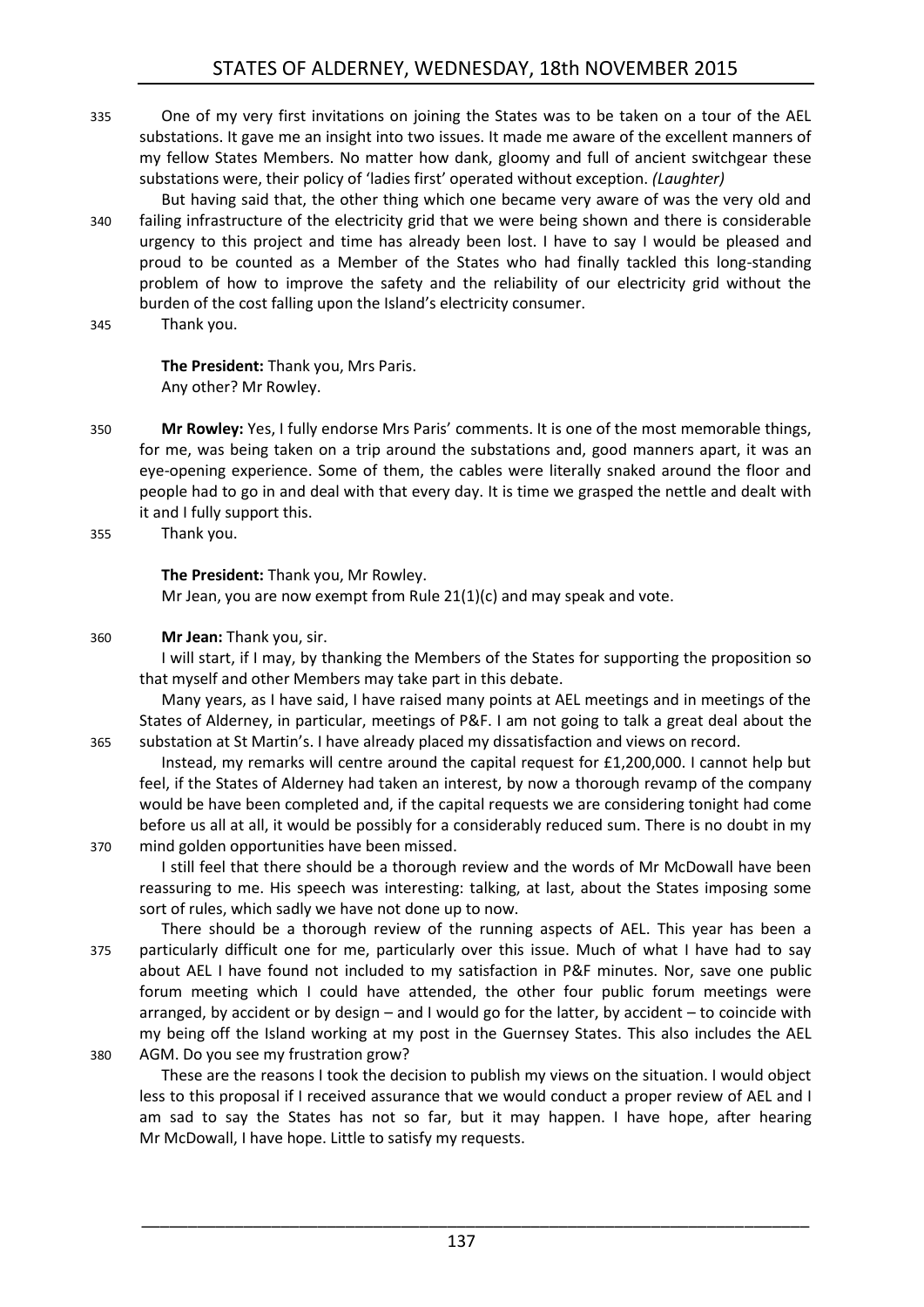385 The public must pay and this is not the first request for capital for AEL this year, with £50,000 allocated to a refuelling bowser at the airport. All I want to know is how do we justify this, if we together have not done enough or done so little?

Now, to the points made by Mrs Paris. I did take the substation tour and I am the first to admit that the substations are obsolete and do require modernisation. I can realise there is no 390 doubt the work is required. I am concerned that the figure is an inflated sum at £1,200,000, because of the overspend – and I call it an overspend because my belief is that the budget was set by AEL and, if that is the case, a budget can be set at any level and approved. And still going: £200,000 and still going and our failure to review. If I could receive assurance that we would start to look seriously at this and the beginnings of it are there in Mr McDowall's speech, I would 395 consider voting for this Item as I do realise the work is necessary.

My views have always been independent views, sincerely held on behalf of the public. All I want on the public's behalf and because we need this public money for very important public projects and we as a States will become less able to allocate dwindling and precious monies towards very important public projects, such as – and I can give you two examples – a ferry or a 400 21st century airfield, which will boost the economy, increase tourism and may be of benefit for generations to come.

We must look to get value for public monies that we control and that is why I feel so strongly about this Item. If you can give me any more assurance, I may even be able to vote for this Item. Believe me, I want to. I know the state of the grid. I am worried about the figure. Will there be 405 any checks whether this can be done more cheaply and will there be any thing in place so that if there are surplus monies they will be returned to the States of Alderney?

The view I am taking is that I am trying to look after the public purse and I am quite sure that many of you take that view alongside me.

410

# **The President:** Thank you, Mr Jean.

Mr McKinley, you wish to speak. You, too, are exempt from  $21(1)(c)$  at the moment, so you may talk and vote as you see fit.

415 **Mr McKinley:** Thank you, sir.

Thank you, sir.

I do declare myself as a shareholder of AEL, even though a very small one.

I share the views of actually nearly all who have spoken and also the concerns of Mr Jean, particularly with regard to St Martin's, not St Anne's. I think, it is called St Martin's substation. First of all, the time taken on that substation has been – okay, there have been good reasons for

- 420 it, but it does seem to have taken a very long time and it is still not yet complete. Allegedly it is being done within budget, which I find quite difficult to believe considering the overtime both in man power and in the hire of machinery which has been required. However, I think we will all be very happy, particularly those who live in that area, to see that completed as soon as possible. (**A Member:** Hear, hear.) *(Laughter)*
- 425 Like all of us, I have also toured the substations. I was absolutely staggered at the state of those substations, many of which were built by the Germans in the early 1940s. It is quite remarkable that they are still operating and I actually give enormous credit to the staff of AEL who have to visit those substations regularly. It is quite a dangerous procedure and I was actually quite surprised at the procedure we had to go through to get into one of those 430 substations in the first place.

So, I think that they do have to be repaired and they do have to be repaired in a timely manner. There are also concerns, obviously about the reliability of those substations. And, leading on to what I think is an excellent example of the repaired substations is Picaterre, which is an excellent substation and that, I am sure, is the ambition of AEL: to create other substations

435 in much the same manner, otherwise the decline will continue.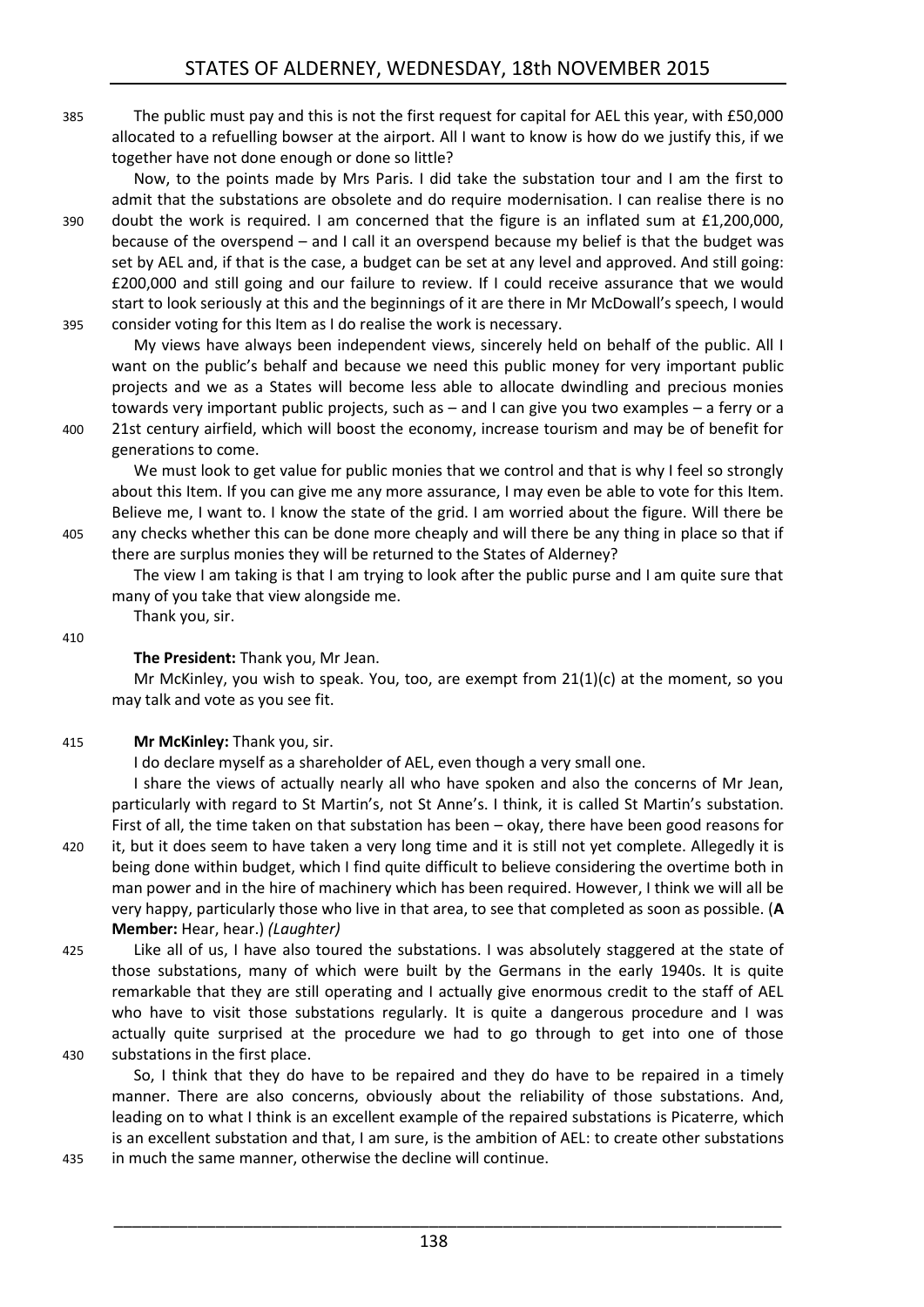I do question, actually, why we have to vote now for the sum of £840,000 for 2017 and I wonder whether we might be able to come back to that, perhaps next year, and vote through the £340,000 now, where that is clearly not on the agenda and consider, having seen the work and understood the problems that AEL are going through in doing that, they may require more 440 money; they may do it at a lower price. Who knows?

I also, actually, although I support this amendment, I would say that it would be quite nice if we could expect some sort of payback in some way from AEL for granting this money and that is not in reduced electricity costs but, perhaps, in fuel delivery costs. They do a very good job in fuel deliver and it is not really their first prime job, but they also make a certain amount of 445 money out of it and with the increased tax on fuel duty over the last month or so, agreed in Guernsey recently, it will be quite nice to see some of that money coming back. Just a possibility; just for consideration.

I would say that this has to be done. It is an absolute priority. I know our priority is, at the moment, air links and sea links, real links with the outside world, but if we do not do this, I 450 would not want to be the last person to say, 'The last one put the lights out.'

Thank you very much, sir.

**The President:** Thank you very much, Mr McKinley.

Does any other Member wish to speak on this? Mr Roberts.

455

### **Mr Roberts:** Yes, please.

I was going to vote against Item I as I was unhappy for two reasons. One was the fact that four Members were excluded from the vote on the very fact that they had penny shares in AEL which yield absolutely nothing. To say these Members cannot or will not vote would have been 460 wrong and I commend Louis for bringing that forward. So, I am happy with the first part.

Reason two was the fact that I was unhappy about the seemingly lax way one project by AEL was being conducted and the claim that the said project was under budget was very hard for me to swallow. However, I have been assured that when the new projects are started, they will be assured with stringent time penalties and with waste watch scrutiny that will ensure Alderney's 465 money is invested for the future grid that will then belong to the States.

I also want the Law of Concession changed. This will end monopoly and enable other parties to tender supply, perhaps from the seabed or from private individuals who can bestow solar energy producing elements and sell back the excess on the grid, producing a greener, selfsustaining Alderney, free from the current monopoly and protecting electricity prices.

470 Thank you.

# **The President:** Thank you, Mr Roberts.

Does any other Member wish to speak on this Item? No.

Monsieur Greffier, I would like you to take the vote in two parts, please. First vote on item 475 number 1, which is the granting of the money and then we can take items 2 and 3 as one item, authorising the Chief Executive – *(Interjection)* Yes, he does.

I am just talking about the voting at the moment. When I have finished talking about the voting, so everybody understands that, then Mr Harvey will sum up.

If you would like to sum up, Mr Harvey.

480

# **Mr Harvey:** Thank you, sir.

I will try and make this brief, because I know we want to get on.

Thank you to all my colleagues for their thoughtful input.

Mr McDowall clearly is anxious to get a thorough grip, quite properly, on the nature of 485 contracts with penalties, as appropriate, in there and close monitoring by the States as to the money is followed into the actual development. I take great reassurance from that.

139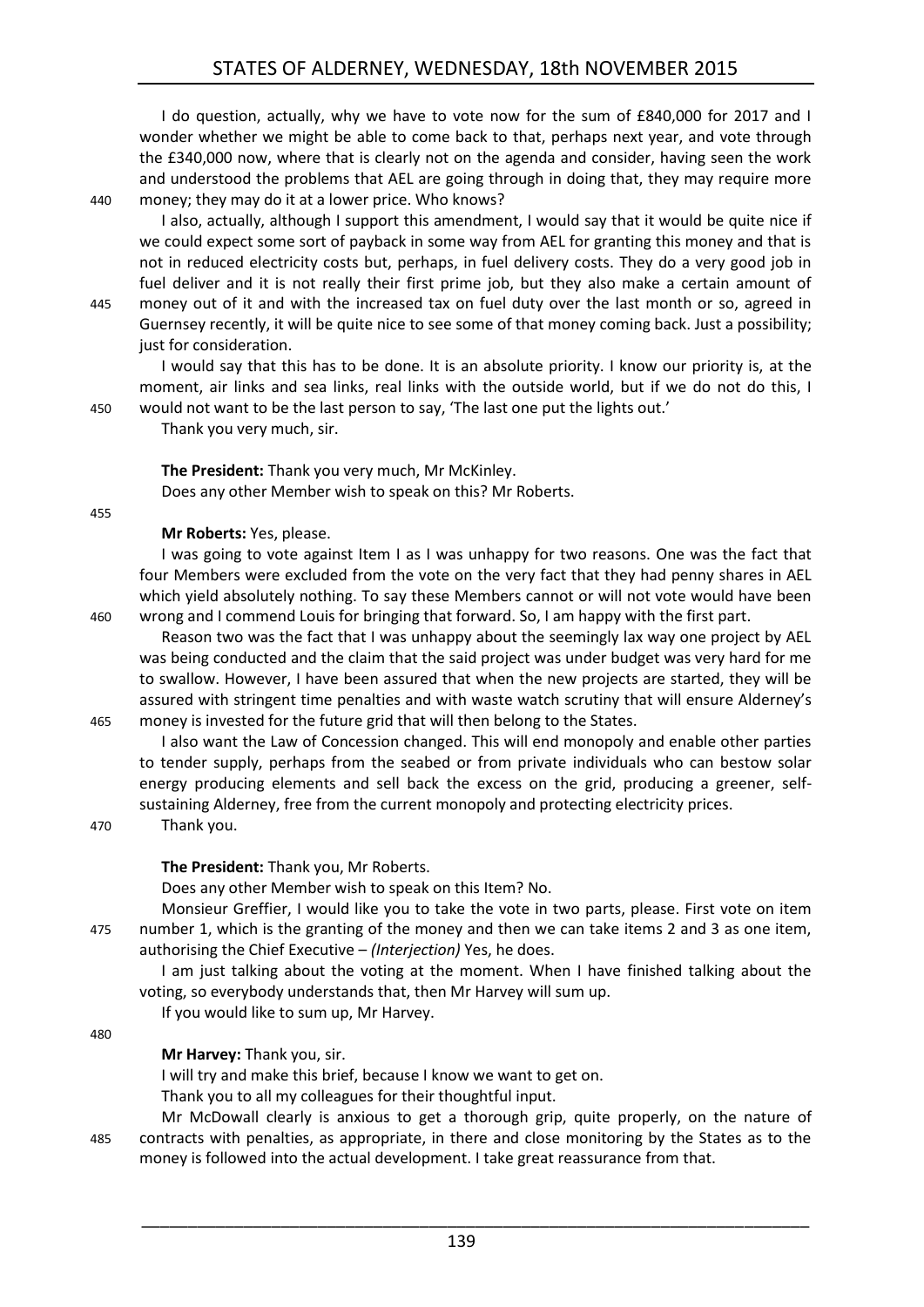Thank you, Mrs Paris. It is good to hear that you feel the States Members are courteous and hopefully we continue to be so.

Mr Rowley talked about an unsafe environment, which very clearly it is.

490 Mr Jean: £1.2 million capital request. I cannot tell you the figures on the water supply, but I suspect they were significantly more than that. You mention that you feel that it could be done for a considerably smaller sum and there has been a good deal of correspondence suggesting that the substation that we are talking about – which AEL call St Anne's because I guess it serves St Anne, though it may be sited in St Martin's – could be have been built for £28,000. Well, I am 495 not a builder and I am not an expert, but I think I would rather take the view that AEL have expressed. And they have confessed that the project is behind. If I may quote from correspondence:

'We have had to make it up as we have gone along to some extent…'

But it was the site that the States directed them to. And they made the points that,

'The other subs are considerably less demanding.'

Is it value for money? Well, let me just tell our States Members what they will get for their 500 money. The project includes new switchgear at the power station; upgrades to eight key substations – and as we know some of those substations, even the fabric and structure of the buildings themselves or bunkers is in a, frankly, appalling state, never mind the switchgear and the connections that are therein. So, eight key substations; associated cabling and removal of two existing substations. Now, to my untutored eye, that looks like a lot of work to be done and

505 the urgency and the extent of that work was apparent to everybody who went round on the tour. So, I am not in a position to say whether it should cost £1.2 million or £600,000, but I would rather take the larger figure than the smaller.

As I say, I am reassured that Mr McDowall, and I have no doubt our Treasurer, will be keeping very close tabs on the money that is going out.

510 Mr McKinley talked about the cost overruns at St Anne's. I guess the figures for the AEL are audited, like every other concern, and if there is anything untoward then the auditors should be looking and finding that but frankly I do not expect them to.

Split funding: could we split the total sum? I guess that is a debate that could be had but, frankly, this is a whole programme. It is a grid. It is a network. The whole thing stands or falls 515 together and I think for the assurance of placing contracts AEL need to know that the full sum is available, so I do not think the split in the funding, attractive though it is, is necessarily the way forward.

Payback on the project: well, the payback is probably the avoidance of a disaster, frankly, and I cannot think of a bigger payback than having the lights continue to function. But I do recognise 520 that an absence of something bad is not quite as attractive as something additional.

Mr Roberts, thank you for your comments about a greener Alderney and protecting prices. I am sure those things we would all espouse.

So, I think that is all I have to say, sir.

Thank you.

525

**The President:** Thank you very much, Mr Harvey.

At the cost of repeating myself, after cutting off Mr Harvey, I will just say, when we vote on this, Monsieur Greffier, I think if we take item 1 as one vote and then items 2 and 3 as a single vote.

530

**The Greffier:** Yes, sir.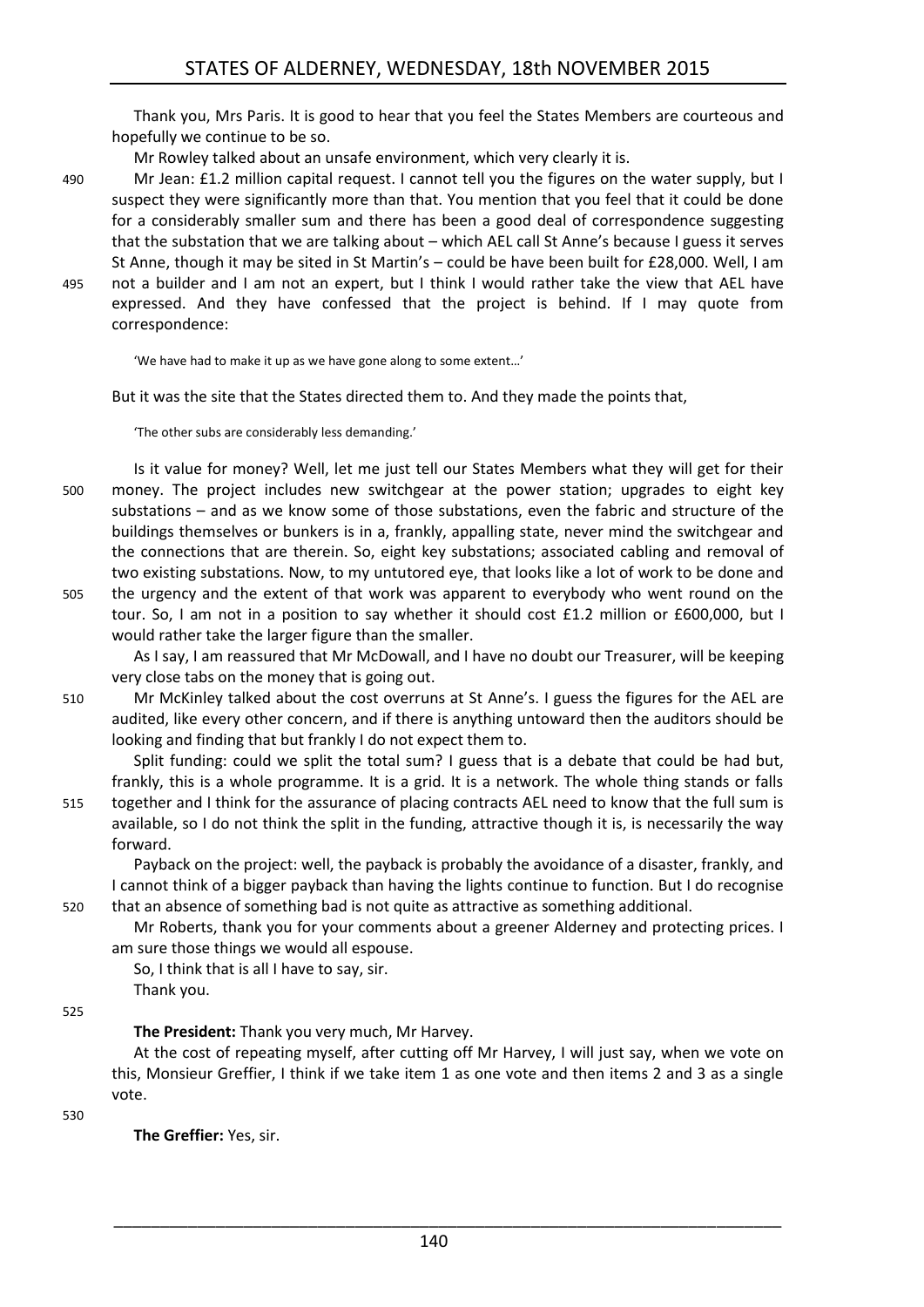In that case, firstly, the States of Alderney are asked to approve granting Alderney Electricity Limited a maximum of £1.2 million over the three years of 2015 to 2017, to be funded from the States of Alderney Capital Account and reflected accordingly in the revised budget.

*A vote was taken and the results were as follows:*

| <b>FOR</b>  | <b>AGAINST</b> | <b>ABSTAINED</b> |
|-------------|----------------|------------------|
| Mr Jean     | None           | Mr Birmingham    |
| Mr Harvey   |                | Mr Simonet       |
| Mr McDowall |                |                  |
| Mr Rowley   |                |                  |
| Mr Roberts  |                |                  |
| Mrs Paris   |                |                  |
| Mr McKinley |                |                  |

535

**The Greffier:** Thank you. That part of the motion is carried, sir.

And, secondly, the States of Alderney are asked to approve, firstly, authorising the Chief Executive of the States of Alderney, in conjunction with the legal advisers of the States of Alderney, to agree and sign the Heads of Terms of Agreement and associated contracts. And, 540 secondly, authorising the Chief Executive of the States of Alderney, in conjunction with the legal advisers of the States of Alderney, to agree and sign a fully repairing lease on transfer of the assets.

*A vote was taken and the results were as follows:*

| <b>FOR</b>  | <b>AGAINST</b> | <b>ABSTAINED</b> |
|-------------|----------------|------------------|
| Mr Jean     | None           | Mr Birmingham    |
| Mr Harvey   |                | Mr Simonet       |
| Mr McDowall |                |                  |
| Mr Rowley   |                |                  |
| Mr Roberts  |                |                  |
| Mrs Paris   |                |                  |
| Mr McKinley |                |                  |

545 **The Greffier:** And, again, that motion is carried, sir.

**The President:** Thank you very much, Monsieur Greffier.

# <span id="page-14-0"></span>**II. Proposed Increase in Water Rates – The States Water Supply (Rates of Charge) (Alderney) Ordinance 2015 approved**

*Item II. The States is asked: To approve the States Water Supply (Rates of Charge)(Alderney) Ordinance 2015.*

**The President:** Could we move to Item II, please.

# 550 **The Greffier:** Yes, sir.

Item II this evening is the proposed increase in water rates. A letter has been received from Mrs Paris, in her capacity as the Deputy Chairman of the General Services Committee, and the States of Alderney have been asked to approve the States Water Supply (Rates of Charge)(Alderney) Ordinance 2015.

555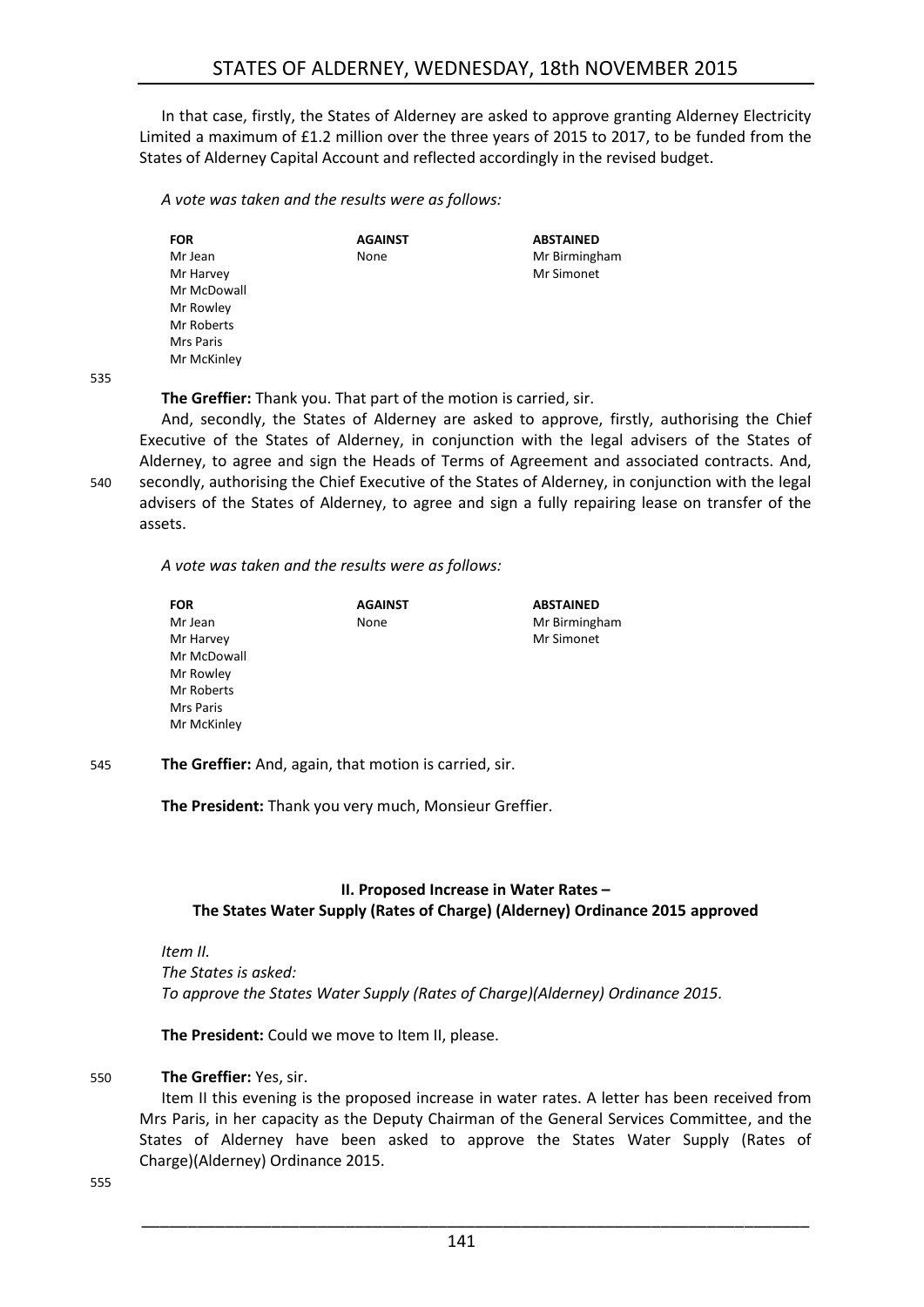**The President:** Thank you. Mr Simonet, as Convener.

**Mr Simonet:** Mr President, there were no comments on this Item.

#### 560

**The President:** Thank you, Mr Simonet. Mrs Paris, I believe you wish to propose this.

**Mrs Paris:** Thank you, sir.

- 565 Unlike the situation with Alderney Electricity, the issue with serious underspending on capital projects at the Water Board has largely been addressed and the infrastructure programme to supplying an adequate water supply at an acceptable standard is well in hand. Further investment by the States of Alderney is anticipated in 2016.
- Separately though is the issue of operating at a deficit. This has been addressed over the past 570 few years too and it is now considered prudent to continue to meet the Water Board's annual operating costs in any given year out of income and any savings which can be made and I understand a few have been made.

In order to so this, so that there is no deficit, the Water Board wishes to increase the 2016 fees by 2% and this should achieve a small operating surplus for 2016.

- 575 However, the devil is in the detail: rather than apply 2% across the board, the proposals are slightly more complex. I am sure my colleagues will have acquainted themselves with the finer details, so I will not repeat them unless anybody wants me to. So, it is proposed that the 2% increase comes into effect on 26th December, i.e. payable in March 2016.
- I would hope my colleagues would support these proposals and I commend the notice to 580 everyone.

# **The President:** Thank you, Mrs Paris. Mr Rowley, I believe you wish to second this.

585 **Mr Rowley:** Yes, that is right, sir. I would like to second it. These moves just keep us up to date with the Retail Price Index.

That is all I have got to say.

# **The President:** Mr Rowley.

590 Does any Member wish to speak on Item II? Mr Jean.

**Mr Jean:** I am always concerned about any increase. In this case, I realise it is minimal, but if you take 2013, 2014 and 2015 at 2.1%, that is over 6%. I also understand that it is to try to create a small surplus. However, the Water Board did come good this year with a £47,000 595 surplus if I am correct and I remember correctly. These are delicate times, very delicate.

I am concerned, as well, about some of the ideas to do with shut off charges and this does concern me. I think we should be very careful what we are proposing: to increase shut off charges and things like this. This really does worry me, because the Island is going through a delicate time. There is no doubt about it. We are hearing, at the moment, some quite interesting

600 and some good news and I above all want to be optimistic, but despite optimism that they are starting to go in the right direction, I could be guilty of one other thing with my concern for the public and that is of being very careful.

I am not keen on water rate rises when I hear cases put to me that the States does take exception to the Water Board having access to capital budget money. I think again, for me, it is 605 pretty important that the Water Board always have access to capital money. And the reason I say that is because, always, the Water Board, the way that it is run and the way that staff succeed one another and our mantra at the Water Board comes up through the ranks, I think is a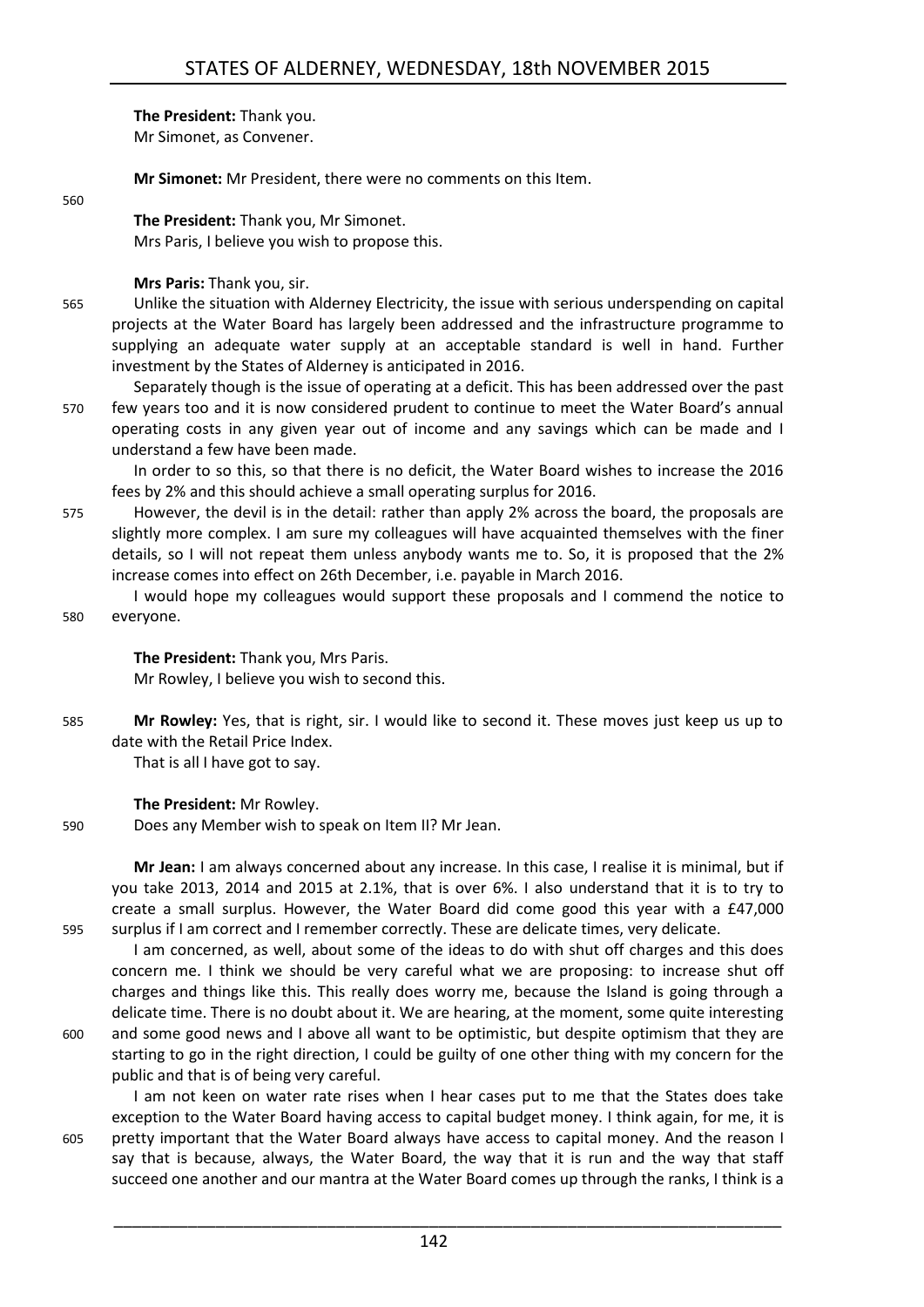very successful formula and it has always made me very proud of our Water Board. We have seen several managers over the years and they have been excellent, but they have all risen 610 through the ranks, which I *really* like and respect.

I am basically, saying that I am concerned about this, but I will vote for it, but I will watch in future years that this does not become a regular, steady practice. I think we should be very careful about shut off charges increasing and creating any pressure on a market that is already having a bit of a time where it is trying to stabilise itself.

615 Thank you, sir.

**The President:** Thank you, Mr Jean.

Does any other Member wish to speak on Item II? Mr McDowall.

- 620 **Mr McDowall:** Mr President, just a couple of points of clarification from Mr Jean. I am in sympathy with him and certainly the Water Board is not *de facto* deprived of access to the Capital Account. If there were emergencies; if there were very specific large projects that needed doing, for example, if salt water got into the reservoir or whatever, clearly one would give access to that. It would be stupid not to. (**Mr Jean:** Thank you.)
- 625 I think the second point on the disconnection charges: these are actually aimed at rogue second home owners who try to cut their spending, if you like, by having cheap cut-offs and not spending money on appropriate charges. So, I do not think it is particularly aimed at the poor and deprived, Mr Jean.

Thank you.

630

**The President:** Does any other Member wish to speak on Item II? Mr Roberts.

**Mr Roberts:** I would just like to mirror Mr Jean's comments. I do not like to see this perpetual cost up and, particularly the way inflation is at the moment, I would have liked to have seen it, 635 this year, absorbed. However, I will be voting for it.

# **The President:** Thank you, Mr Roberts.

Mrs Paris. Can I just check that no other Member wants to speak? (**Mrs Paris:** Sorry.) Does any – ? Mr Birmingham.

640

# **Mr Birmingham:** Yes. Thank you very much.

Mr President, fellow Members, I am going to have to be the lone Thatcherite up here by the sounds of it and say I completely disagree with Mr Jean and Mr Roberts in their assessments.

At last year's States meeting relating to this Item, I stated my opposition to the reversal of 645 the policy of inflationary increases to the water rates. However, last year I voted in favour of the in-line inflation increase due to the significant changes that occurred within the Water Board operations, particularly in the investment of new equipment and changes to operating procedures which have led to some potential cost savings. So, I was delighted to see, in the revised budget for 2015, the projected surplus for the Water Board in the region of £40,000 to 650 £47,000. I was less delighted when I saw the budget for the Water Board for 2016, which aimed

for a surplus reducing to £25,000. This is quite simply the wrong direction of travel and a massive retrograde step in the long-term finances of the Water Board.

The upgrades to the water distribution system are still being funded out of States of Alderney Capital Reserve and not out of Water Board revenues. It is a further £250,000 this year and now 655 we are in a total in excess of £2 million. I have no issues with that money being spent or the capital being put in  $-$  it was required  $-$  but over the long-term, you cannot keep dipping into your capital reserve in this manner.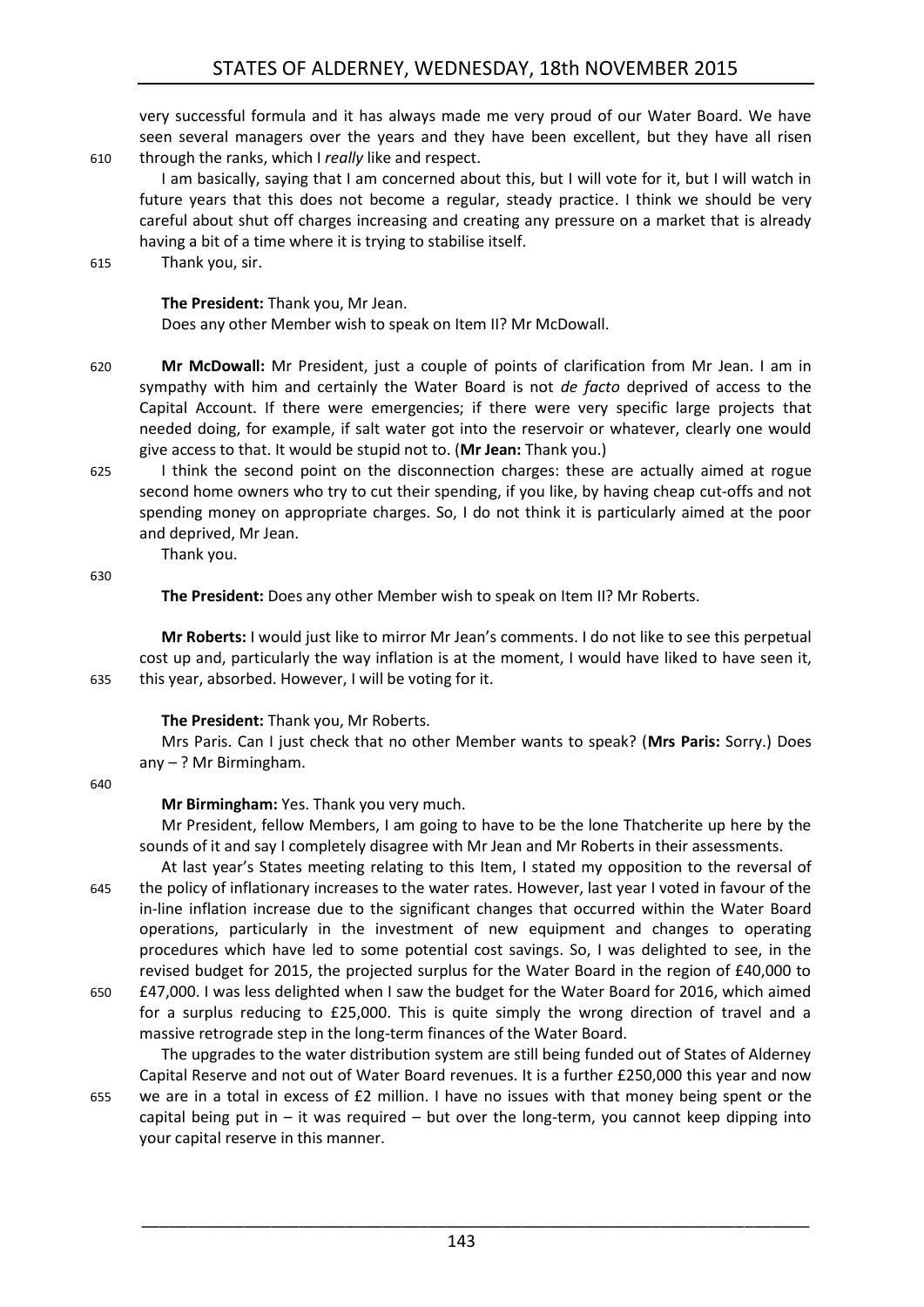# STATES OF ALDERNEY, WEDNESDAY, 18th NOVEMBER 2015

I was especially disappointed when I noted in this year's Water Board capital budget that the vehicle was included in an item that in my view should be part of the Board's O&M budget and 660 should be treated as part of the company's revenue stream, not as part of the capital grant.

The long-term aim for the States must be that the Water Board must start paying for its capital investment out of its revenues and for this to happen the Water Rates must increase above inflation year on year until the surpluses that are generated are of a magnitude to allow this to happen. If the States do not address that long-term funding issue, the Water Board will 665 continue to bleed money from the capital account like an open wound, money that could be directed to other States' projects. The States need to make a commitment to a long-term policy of above inflation rises, until the Water Board can fund its own capital upgrade programme out of its own revenues. Any other action is irresponsible, because it just buries the financial problems for the next generation.

670

#### **The President:** Thank you, Mr Birmingham.

Does any other Member wish to speak on this Item before Mrs Paris sums up? Mr McDowall.

**Mr McDowall:** Yes, just a point of order, if I may, for Mr Birmingham's clarification: the Water 675 Board adopts, unlike the rest of the States, proper accounting procedures and therefore the vehicle does count as capital for accounting purposes.

**The President:** Thank you, Mr McDowall, for that point of order. Does any other Member wish to speak prior to Mrs Paris summing up? 680 Mrs Paris, would you care to sum up.

#### **Mrs Paris:** Thank you, sir.

I am glad to hear that in the various ways, I think the principle of good housekeeping – that one should live within one's means – seems to be quite acceptable to everyone. I think the fact 685 that it is just a 2% increase is an acknowledgement of how delicate the state of our economy is. I understand what Mr Birmingham is saying, but I also acknowledge what Mr Jean has said: that this is a difficult time to do perhaps more than break even.

Just to draw attention to the capital money, the access that the Water Board has had. It has been £2.2 million since 2008, which I think helps put the AEL figure into perspective and there is 690 another £250,000 in next year's budget and, whilst acknowledging all the issues about where that money should come from, I think the issue which we have here, which is the recommendation that we increase prices by 2% and live within our means, stands as a perfectly acceptable way ahead.

695

# **The President:** Thank you.

Thank you.

Greffier, will you please put Item II to the vote.

# **The Greffier:** Thank you, sir.

700 The States of Alderney are asked to approve the States Water Supply (Rates of Charge)(Alderney) Ordinance of 2015.

*A vote was taken and the results were as follows:*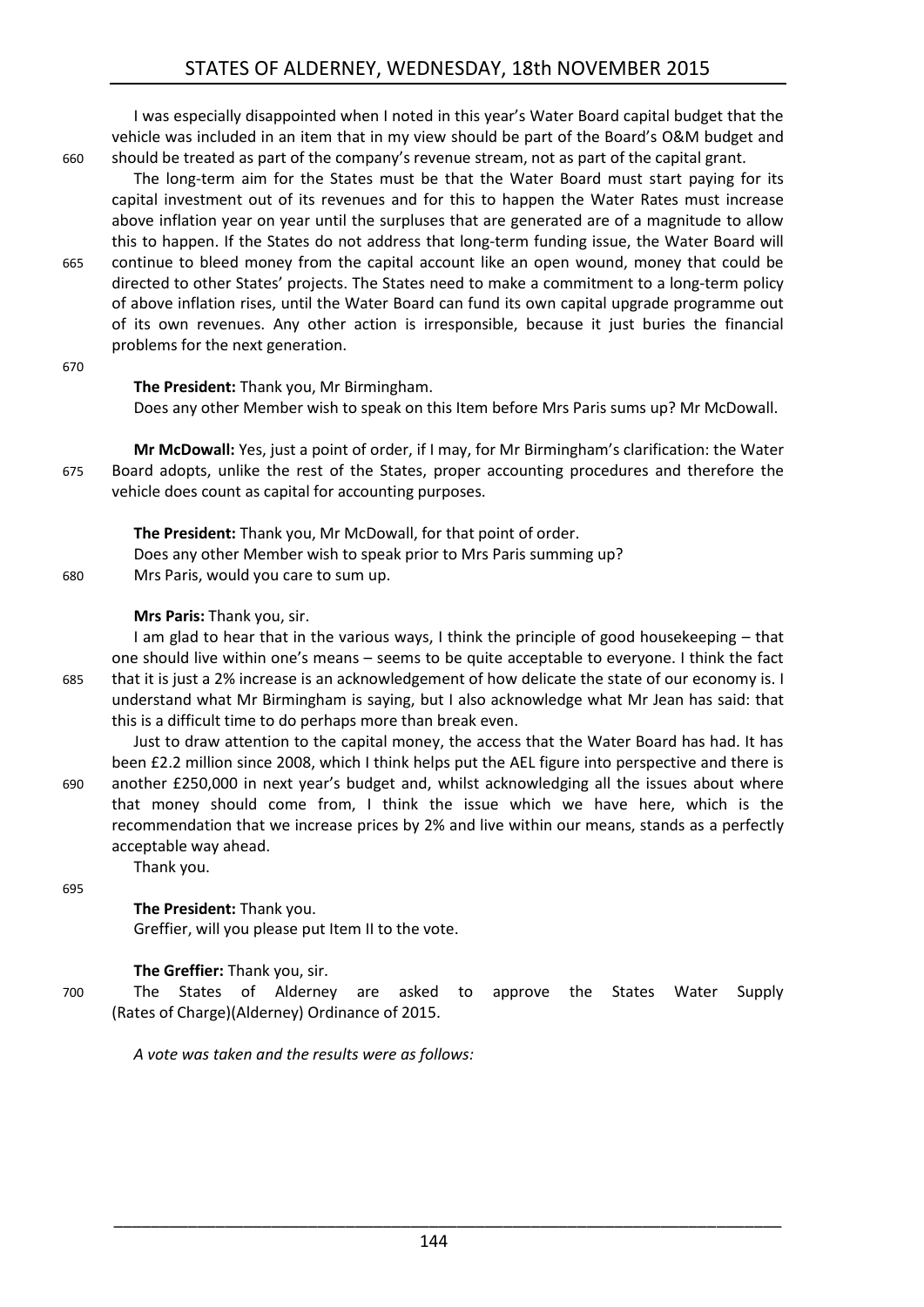| <b>FOR</b>  | <b>AGAINST</b> | <b>ABSTAINED</b> |
|-------------|----------------|------------------|
| Mr Jean     | Mr Birmingham  | None             |
| Mr Harvey   |                |                  |
| Mr Simonet  |                |                  |
| Mr McDowall |                |                  |
| Mr Rowley   |                |                  |
| Mr Roberts  |                |                  |
| Mrs Paris   |                |                  |
| Mr McKinley |                |                  |
|             |                |                  |

705 **The Greffier:** Thank you, sir. That motion is also carried.

#### **III. Questions and Reports – Report from Mrs Paris – Living Island Initiative 2013-15**

<span id="page-18-0"></span>*Item III.*

*Report on the Living Island Initiative 2013-15 from Mrs Norma Paris.*

**The President:** Could we move to Item III, please.

**The Greffier:** Thank you, sir.

Item III this evening is Questions and Reports. A single report has been received from 710 Mrs Paris in relation to the Living Island Initiative of 2013-15.

#### **The President:** Thank you.

Mr Simonet, as Convener, were there any comments on this at People's Meeting, please?

715 **Mr Simonet:** Yes, there were, Mr President. Mrs Paris actually came and answered those questions and I shall read them out as I am required to do.

Mrs Paris first thanked Martin Batt and Anne-Isabelle Boulon for all their hard work for Living Islands.

The first comment was: what are the plans for the future? Mrs Paris stated that negotiations 720 were underway for moving forward.

Current work on the Nunnery: it was clarified that a survey had been completed with a list of things that could or should be done having been compiled. The current work being carried out in the Nunnery is by the recent tenant. I should say Mr Birmingham was replying at this stage. There were a number of people who actually persisted with the replies. Mr Birmingham also 725 stated that the Nunnery is listed in the Historic Building Register and is within the conservation area. This gives the building some protection above the normal laws.

It was stated that Mrs Paris had placed a 'bold statement' within the report regarding the 'continuation to acknowledge that these tour operators will not use ungraded accommodation.'

In the absence of legislation to protect our heritage, sites were raised regarding the botched 730 job – Sorry this is not reading too well, Mr President. I will start again.

The absence of legislation to protect our heritage sites was raised regarding the 'botch job' on the part of the roof of the Nunnery. It was also stated that there were many important artefacts within the Nunnery which need to be individually listed for preservation and protection. It was clarified that the States of Alderney are in agreement for this to be done.

735 Thank you, Mr President.

**The President:** Thank you, Mr Simonet. Mrs Paris, would you care to present your report.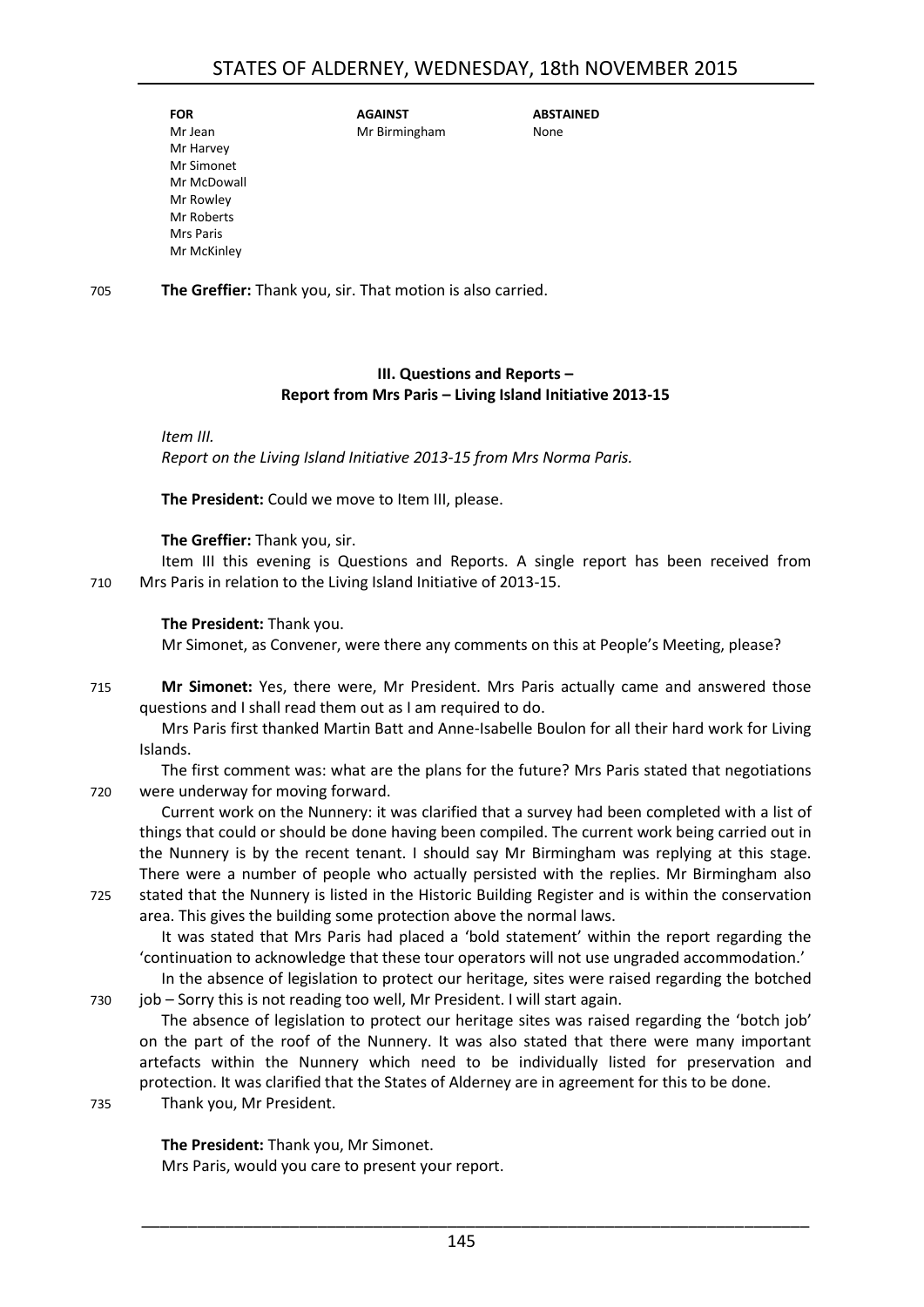**Mrs Paris:** Thank you, sir.

- 740 As I am sure everyone is aware, the Living Islands' project in its current form has now pretty well come to a close. Just to recap, we were very fortunate indeed that our own Wildlife Trust managed to negotiate the receipt of £50,000 from the Strategic Development Fund of the Royal Society of Wildlife Trusts and the States of Alderney matched that funding. It is very rare that we get money from anybody here, so I think Roland Gauvain deserves a lot of praise for effectively
- 745 punching above his weight, I think, in the wildlife trust world in the UK. (**A Member:** Hear, hear.) These were very generous sums to get the project going and, in true Alderney fashion, an awful lot of voluntary hours were also put into the project and obviously they are very much appreciated wherever they came.
- The whole push of the project was the recognition that small island jurisdictions, such as our 750 own, have very specific problems peculiar to themselves: transport links, lack of ability to keep younger people on island, the depopulation and the gradual deterioration of services that all this leads to. The push of it was to find ways in which these things could be addressed, firstly to address them here and then to produce the report, which hopefully will be useful to other islands and small jurisdictions who could learn both from our successes and obviously from our 755 mistakes, because it would only be fair to say that because of the complex shareholder
- relationships there were in this project, there were some areas of dissent in the course of the two years.

There have been some very interesting key achievements. The obvious ones are the clearance of Tourgis and Bibette Head as heritage sites; the World War II Homecoming and 760 Evacuation events; our involvement in the Channel Islands Heritage Festival and, from a tourism point of view, the recognition that an emphasis on our wildlife and our heritage is very important. We have huge potential there in both areas and this is a growth area in tourism, growing when most other areas of tourism are not. We have managed to put ourselves out there and had some successes and hope obviously to continue with those successes. Tourism is 765 very important here. It employs about 10% of our economically active population and it is very

labour intensive as well, so it is a very central part of our economy.

We are going to have problems, obviously: our transport links and several other things. We have not got it all in the bag by any means, but having said that we have got a plan to go ahead with. Martin Batt is here until Christmas to hand over to Visit Alderney. We hope to make an 770 appointment quite soon in the Tourism Department which will specifically be about heritage and wildlife and we will be more careful and proactive in looking after our environment, hopefully, so that we have an excellent product to offer to all these tourists we are hoping to attract.

So, really, I think, as was started, a big thank you is due to both Martin Batt and Anne-Isabelle Boulon for two years of hard work and unfaltering commitment to putting Alderney on the 775 tourism map. (**A Member:** Hear, hear.)

So, if anyone has any questions, I am very happy to answer.

**The President:** Thank you, Mrs Paris.

Does anybody have any questions for Mrs Paris? Mr Harvey.

#### 780

# **Mr Harvey:** Thank you, sir.

Thank you, Mrs Paris, for the Report. Having been involved at the outset of Living Islands, when it was far from clear quite what it might achieve, I think it has achieved a great deal, some of it, perhaps, in unsuspected areas. But, where now is the bit that really concerns me or 785 interests me and in your second bullet point it says,

'There will be an appointment within Visit Alderney to build upon the marketing…'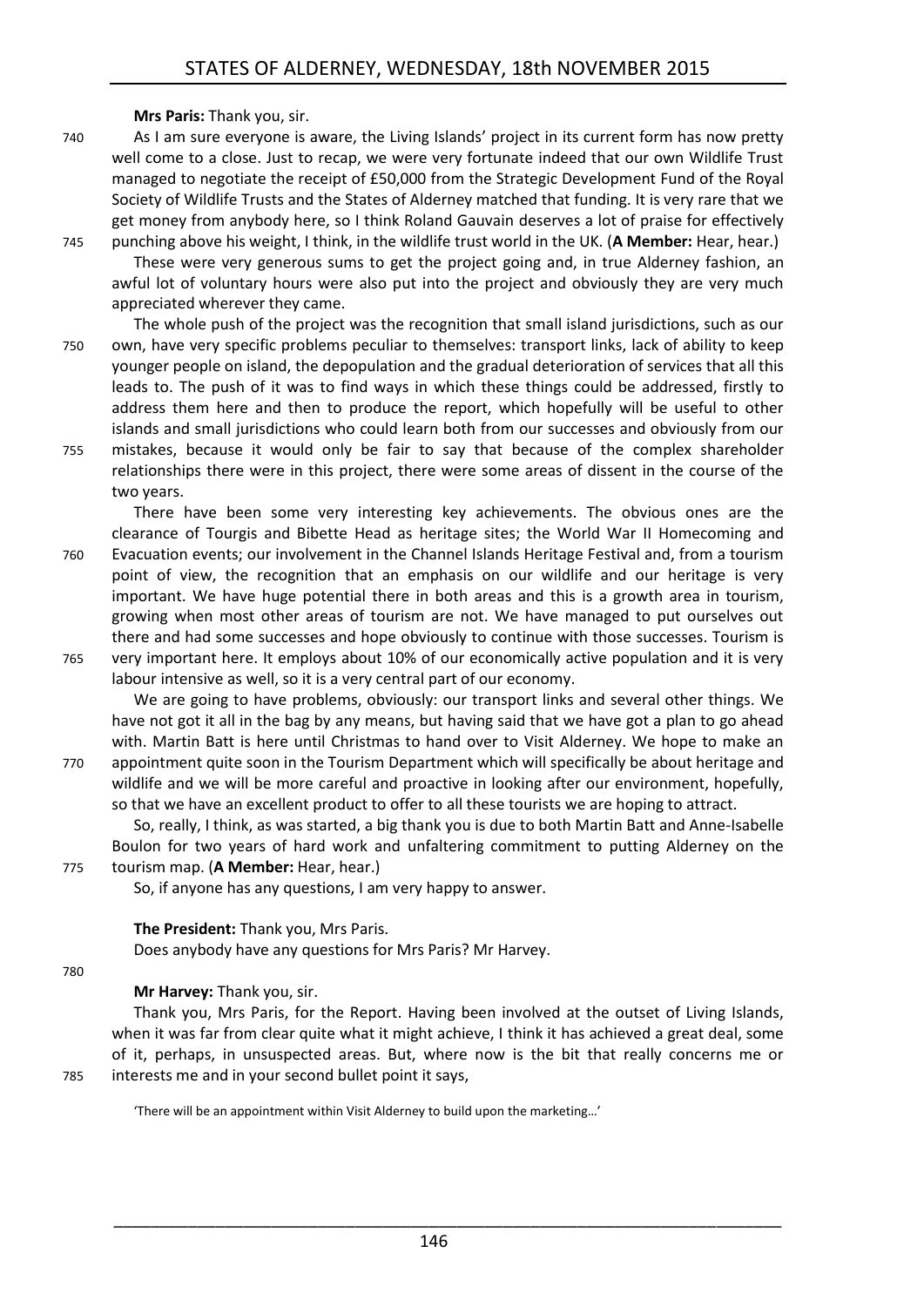The rest of it you have just mentioned now. You hope that to be soon. Are you able to give us any sort of indication as to what the nature of that appointment might be, not in terms of individuals, but the profile of a person?

790 **Mrs Paris:** Thank you.

We are looking at the job description which covers both Martin and Anne-Isabelle's job specification and hope to make an appointment of someone who will report to Emma Odoli who is our Tourism Manager and will work out of the VIC, the Visitor Information Centre. We hope to have that in place in the new year.

795

#### **The President:** Mrs Paris.

Does any other Member have…? Mr McDowall.

#### **Mr McDowall:** Yes, thank you, Mrs Paris.

800 Has Living Islands built up a brand value, such that an enterprise may acquire it and perhaps the States could get a payback over a period of time?

**Mrs Paris:** I think we are doing so. I think there are issues running Visit Alderney and Living Islands in parallel. There have been some comments that is slightly muddling for our consumers. 805 I think as things currently stand, there is not enough for a freestanding business to take over. I know how much you like figures, Mr McDowall, (**Mr McDowall:** Absolutely.) so I would say, as an example – I think I circulated the piece that was in Naturetrek, which is basically the largest UK operator of these sorts of holidays, who are offering four holidays here next year, possibly six, having done two very successful ones this year. They have 40,000, effectively preselected for 810 their interest in wildlife, customers and this is going out to all of them and obviously we are not paying for it which is good stuff.

Now, 40,000 people sounds a lot and one would also say that surely a lot of them want to go abroad and see very exciting things, but British wildlife is increasingly popular. You have only got to look at Springwatch and Autumnwatch to realise that what we might regard as really quite

815 ordinary and not very dramatic, a lot of people do not see like that at all. Not everybody is completely fixated on David Attenborough cuddling gorillas. There are people who want to come here. Now, if we got, say, 2,000 of those people – which I do not think is too extreme over, say, the course of the next five years – all spending four or five nights here, spending at least probably £175 a night each, that would be £1.4 million into the economy. Now, I think for an 820 initial investment of £50,000, that is quite a reasonable return on capital employed, but obviously I will leave Mr McDowall to do the finer calculations on that.

**The President:** Thank you, Mr Paris. Do you wish to ask a question, Mr McKinley?

825

**Mr McKinley:** Mr President, I have a number of questions, actually. Can I ask them one by one or do I …?

**The President:** As you wish.

830

**Mr McKinley:** The 2015 data indicates economic activity with wildlife tourism could be in excess of £4 million. That is in your Report. Can you say where does that actually come from? How does that actually benefit us? Does it benefit us or individuals?

835 **Mrs Paris:** This is research that is done by Leeds Beckett University. They did the original research in 2013 and then the same research was done again in 2015. The numbers are small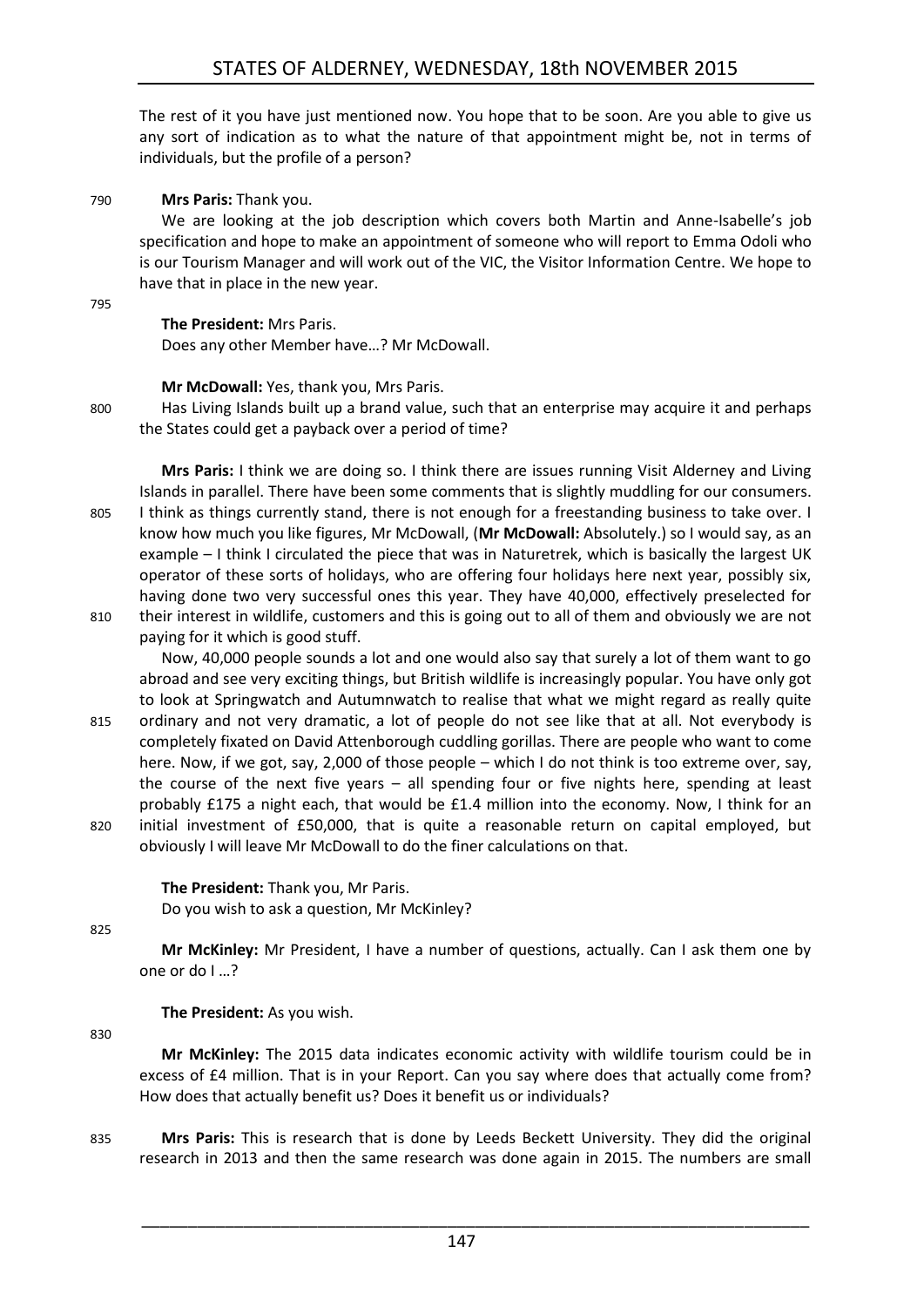and I certainly would not want to stake my life on any of it, but I think the trends are interesting and obviously we will keep doing this research to make it more and more valuable as it goes on.

Leeds Beckett suggested, in 2013, that about 25% of the value of tourism here related to 840 wildlife, not specifically that people came to look at wildlife but they were interested when they got here. They reckoned by 2015, that had gone up to 42%, which is where that figure comes from. Obviously, it is not money that is going to the States of Alderney. It is going into the general economy: hotels, restaurants, boat trips, everything that we have to offer here. The only measureable thing that we have is our new group of tourists who are effectively those who 845 come with the tour operators and it is very easy to pinpoint those and say how many we have had and obviously ongoing to keep finding that out. Last year we had about 300 bed nights of these people, not just from Naturetrek, but from several other organisations as well. So, merely to take the Naturetrek figures is probably being quite pessimistic. But that is where the figure comes from.

#### 850

#### **Mr McKinley:** Thank you.

You also mention that you are appealing to some of the fastest growing sectors. What exactly are those sectors? And do you have any figures for the years – not this year, perhaps, but for last year?

855

**Mrs Paris:** Well the three faster growing sectors: if you put nature and heritage, perhaps, together in the one pot and the other is actually adventure tourism, but perhaps we will not go there tonight. The RSPB did some research between 2005 and 2009 and reckoned that environmental tourism increased by about 10% over the same period, with a decline in general 860 tourism of about 9%. So that is a little bit out of date, but it is interesting. Figures for heritage, which I am afraid I do not have to hand, are similar.

**Mr McKinley:** Sorry, the other is that I think some concerns of perhaps conflicts of interests between certain parties on the Island: Alderney Wildlife Trust being one, the Alderney Society 865 being the other and one or two others who are working at possibly some of our more recent heritage, in that there are conflicts of interest, if you like, between some of the parties. I will take for example, Bibette Head, which is a unique war time position, which has actually been turned really into a bird watching site, which I quite understand, on one side, the Wildlife Trust, but that sort of thing has actually destroyed quite a lot of our war time heritage, rather than 870 improving it.

**The President:** And the question was, Mr McKinley?

**Mr McKinley:** That was the conflict. There is a conflict?

875

**The President:** And the question was?

**Mr McKinley:** Well, the question is, are you aware of that conflict and perhaps we could discuss it some time? *(Laughter)*

880

**The President:** Thank you.

**Mrs Paris:** I am aware of the conflict but assume you have, in fact, brought it up quite recently. I would be – how to put this. The Alderney Society have obviously had a great hand in 885 the whole of the heritage side of the projects. I could imagine that there would be some interesting discussions between the Wildlife and the Alderney Society as to quite how the split of various things might work and that is one of the things we are going to have to cover in the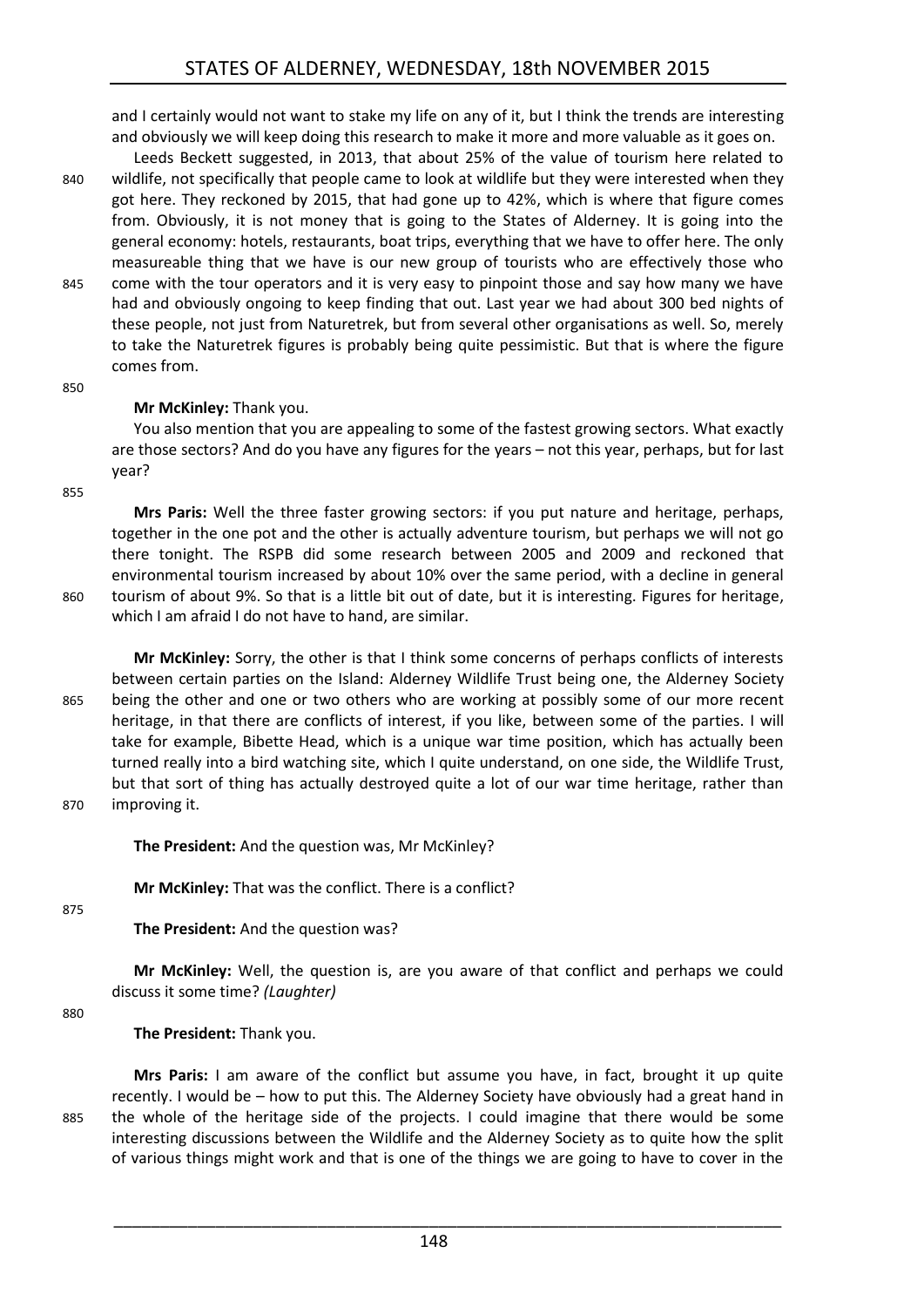future with service level agreements, to make sure that everybody does know what they are supposed to be doing and does not overstep the mark or get under somebody else's feet.

890

**The President:** Thank you.

**Mr McKinley:** Sorry, one more final question, if I may, sir.

895 **The President:** One more question?

#### **Mr McKinley:** Final question.

This is really for the information of everyone actually, but the question is asked, do we receive a tourist grant from Guernsey? Now, the motive or reason for that question – and I think 900 I already know the answer – is that the Minister for Commerce & Employment in Guernsey is opposing the Reciprocal Health Agreement or the reinstallation of the Reciprocal Health Agreement between the Bailiwick and UK on the grounds that we will lose our tourist grant. I am not aware that we get a tourist grant in the first place and actually you could argue that reinstalling that agreement would actually improve tourism rather than the other way.

905 So, the question is, do we get a grant?

**Mrs Paris:** The answer to that is no.

**Mr McKinley:** Thank you. *(Laughter)*

910

**The President:** Okay. Thank you very much.

**Mr McKinley:** It was worth bringing up.

915 **The President:** Mr McKinley, have you finished?

**Mr McKinley:** Thank you very much, sir. I have rambled on enough.

**The President:** Does anybody else have questions for Mrs Paris? Mr Jean.

920

**Mr Jean:** I would like to ask you a question. My understanding is that two key players in Livings Islands, two of your directors, resigned and they were both quite important people. One of them: Trevor Davenport, President of the Alderney Society and other one Roland Gauvain who, as you said, so highly praised for his contribution and his keenness at the start of the 925 projects. I was privy to seeing the two letters of resignation from both men. They were quite detailed. In your opinion, knowing that this was going on over the two year period, do you feel that the other directors did enough to address and try to assist these two wonderful men to remain? I was truly amazed at their letters of resignation.

- 930 **Mrs Paris:** I think it would be fair to say that Roland withdrew his letter of resignation or certainly has not acted upon it. I can only speak for myself, as one of the directors of Living Islands. I have spent an enormous amount of time trying to keep everybody happy and in some instances it proved quite impossible.
- I think one of the problems with the project was that the objectives which were first set out 935 in the flush of enthusiasm were incredibly wide-ranging and not sufficiently thought through, as a result of which there was almost an immediate lack of clarity and communication about quite where the project should go. That was unfortunate but I think having had some feedback from the other Wildlife Trusts, it was a very interesting thing to learn and it is one of the things that we have learned: that we need much more sensible service level agreements with effectively the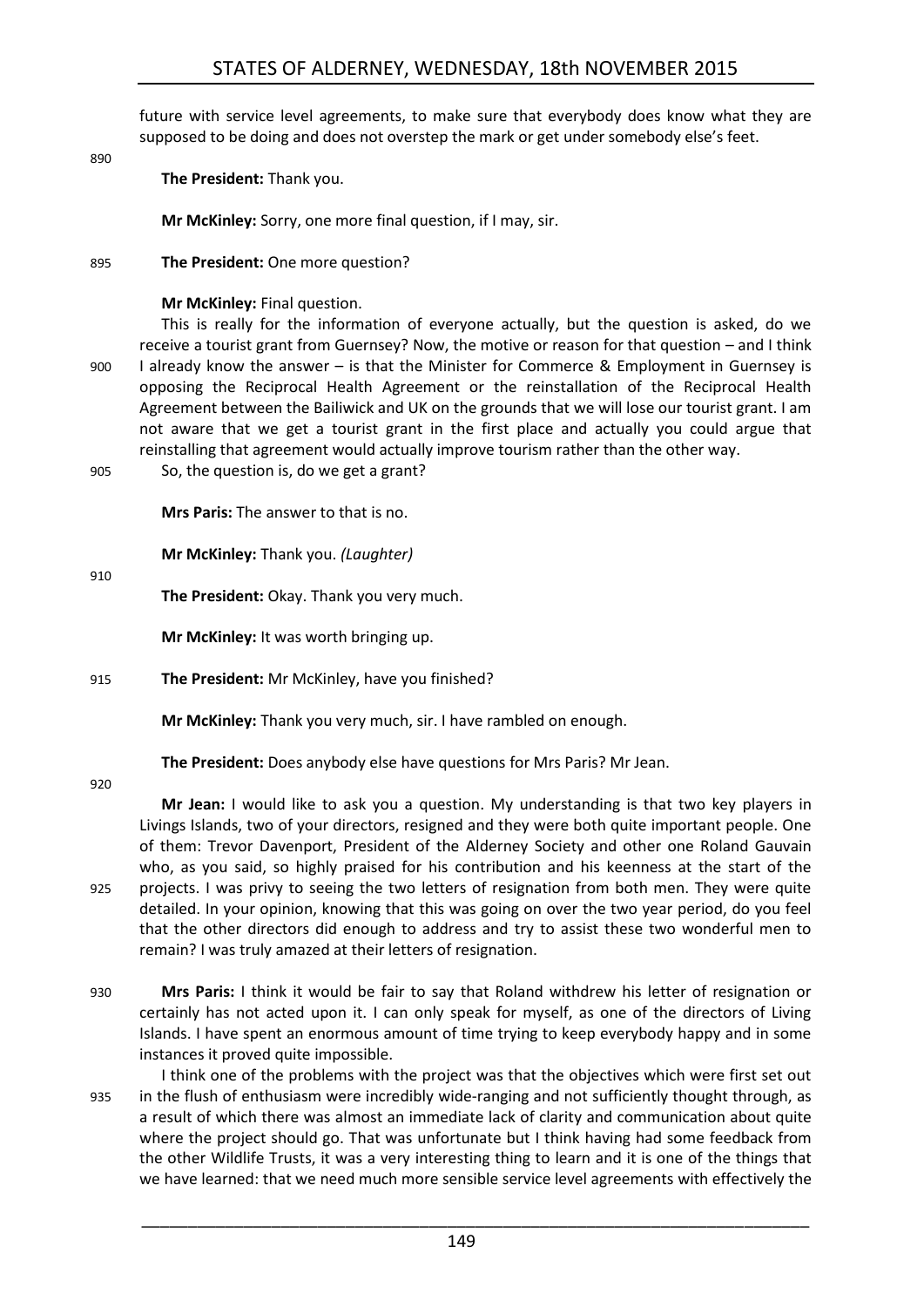940 providers of the product that we are trying to sell, tourism, so that everybody is much clearer and knows much better exactly where they stand.

**Mr Jean:** Thank you.

945 **The President:** Thank you, Mr Paris.

Does anybody else have any questions for Mrs Paris? Right. No further questions. Mr Roberts.

**Mr Roberts:** I would just like to congratulate Mrs Paris on all the work she has done here. 950 Does she have any concern for the amount that we spend on Alderney Wildlife and Living Islands? This is two questions.

Also do we really need another appointment as Living Islands is closing down? This will be an extra cost to Alderney and in times of austerity – and I am looking at the spending on the Wildlife and the Living Islands – do you think, in your mind, that we actually should be looking at 955 cutting costs and not spending more?

**Mrs Paris:** I think as I pointed out with some of the figures, that if for an initial investment of £50,000 we get a return on capital of about £1.4 million, there is no argument for not continuing this project. Obviously, with the appointment of one single person who works under the 960 umbrella of Visit Alderney, the costs come down immediately anyway. We have a situation where we only have one person working at the sharp end of tourism at the moment, since the loss of Mrs Flewitt in May and there is no question that a second appointment of some sort needs to be made. Therefore, the obvious thing is to direct them towards something which looks as though it will be highly successful in bringing revenue into the Island.

965 Does that answer your…?

**The President:** Thank you, Mrs Paris. Do you have another question? Please.

970 **Mr Roberts:** Also, do you not feel that bringing into your Report the measure that QIT… 'Some people will not accept it without a grading' was inflammatory, really. I would like not to have seen that in there, because over half the States Members do not support QIT. I would have preferred to see this report without that issue.

975 **Mrs Paris:** Obviously, your opinion is respected, but having said that, we have to face the economic facts that what we are trying to do here is attract low volume, high-worth tourists, because we cannot really do anything else, because we do not have enough seats on the aircraft to attract any other sort of tourist or it is not as worthwhile. These are people who come in with the tour operators and it is just a hard economic fact, they will not put their groups in 980 accommodation which is not graded.

I am well aware that we have some excellent ungraded accommodation on this Island as well as excellent graded accommodation. But the fact remains that out of the 39 providers that we have – and saying 39, I include the Chez – only nine do not want grading. The other 30 do and that is a silent majority which I think the States are not taking sufficiently into account, because

985 there are far more people who would find the loss of their grading an issue than there are people who do not want it. And it is not compulsory, so those who do not want it, do not have to have it.

So, really what everybody else wants to do should not be an issue, in my opinion.

990 **The President:** Thank you, Mrs Paris. Does any other Member have questions for Mrs Paris?